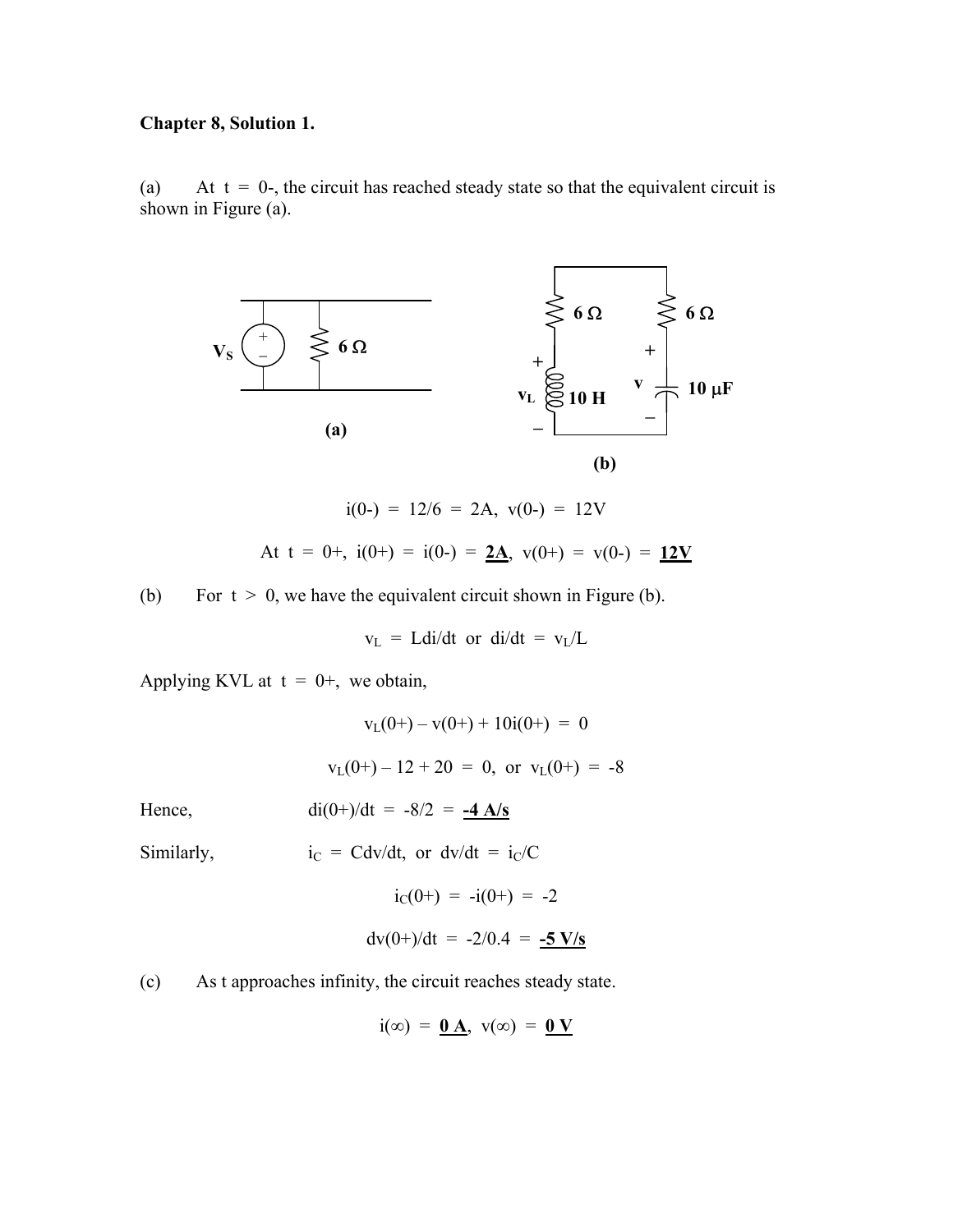## **Chapter 8, Solution 2.**

(a) At  $t = 0$ -, the equivalent circuit is shown in Figure (a).



60||20 = 15 kohms,  $i_R(0) = 80/(25 + 15) = 2mA$ .

By the current division principle,

 $i_L(0-) = 60(2mA)/(60+20) = 1.5 mA$  $v_C(0-) = 0$  $v_C(0+) = v_C(0-) = 0$ 

$$
i_{L}(0+) = i_{L}(0-) = 1.5 \text{ mA}
$$
  
80 =  $i_{R}(0+)(25+20) + v_{C}(0-)$   

$$
i_{R}(0+) = 80/45k = 1.778 \text{ mA}
$$

At  $t = 0+,$ 

But,  $i_R = i_C + i_L$ 

 $1.778 = i_C(0+) + 1.5$  or  $i_C(0+) = 0.278$  mA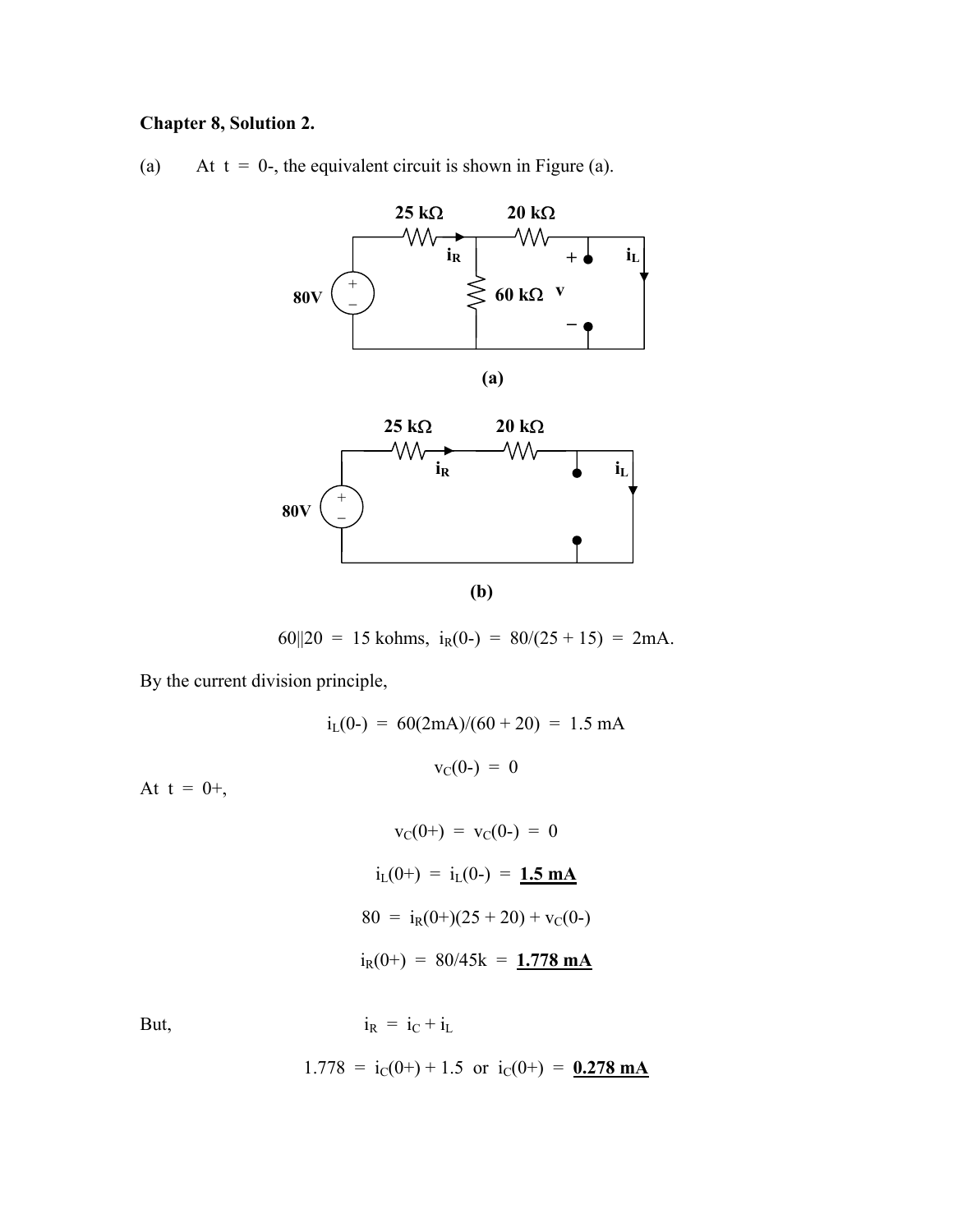(b)  $v_L(0+) = v_C(0+) = 0$ 

But,  $v_L = Ldi_L/dt$  and  $di_L(0+)/dt = v_L(0+)/L = 0$ 

 $di_L(0+)/dt = 0$ Again,  $80 = 45i_R + v_C$  $0 = 45 \text{di}_R/\text{dt} + \text{dv}_C/\text{dt}$ But,  $dv_C(0+) / dt = i_C(0+) / C = 0.278$  mohms/1  $\mu$ F = 278 V/s Hence,  $di_R(0+) / dt = (-1/45)dv_C(0+) / dt = -278/45$  $di_R(0+) / dt = -6.1778 \text{ A/s}$ Also,  $i_R = i_C + i_L$  $di_R(0+) / dt = di_C(0+) / dt + di_L(0+) / dt$  $-6.1788 = \text{di}_{\text{C}}(0+) / \text{dt} + 0$ , or  $\text{di}_{\text{C}}(0+) / \text{dt} = -6.1788$  A/s (c) As t approaches infinity, we have the equivalent circuit in Figure (b).

> $i_R(\infty) = i_L(\infty) = 80/45k = 1.778 \text{ mA}$  $i_C(\infty) = Cdv(\infty)/dt = 0$ .

#### **Chapter 8, Solution 3.**

At t = 0,  $u(t) = 0$ . Consider the circuit shown in Figure (a).  $i_L(0^{\circ}) = 0$ , and  $v_R(0^{\circ}) = 0$ 0. But,  $-v_R(0) + v_C(0) + 10 = 0$ , or  $v_C(0) = -10V$ .

- (a) At  $t = 0^+$ , since the inductor current and capacitor voltage cannot change abruptly, the inductor current must still be equal to **0A**, the capacitor has a voltage equal to **–10V**. Since it is in series with the +10V source, together they represent a direct short at  $t = 0^+$ . This means that the entire 2A from the current source flows through the capacitor and not the resistor. Therefore,  $v_R(0^+) = \mathbf{0} \mathbf{V}$ .
- (b) At  $t = 0^+$ ,  $v_L(0^+) = 0$ , therefore  $Ldi_L(0^+) / dt = v_L(0^+) = 0$ , thus,  $di_L/dt = 0$ .  $i_C(0^+)$  = 2 A, this means that  $dv_C(0^+) / dt = 2/C = 8 V/s$ . Now for the value of  $dv_R(0^+)/dt$ . Since  $v_R = v_C + 10$ , then  $dv_R(0^+)/dt = \frac{dv_C(0^+)}{dt} + 0 = \frac{8 V/s}{s}$ .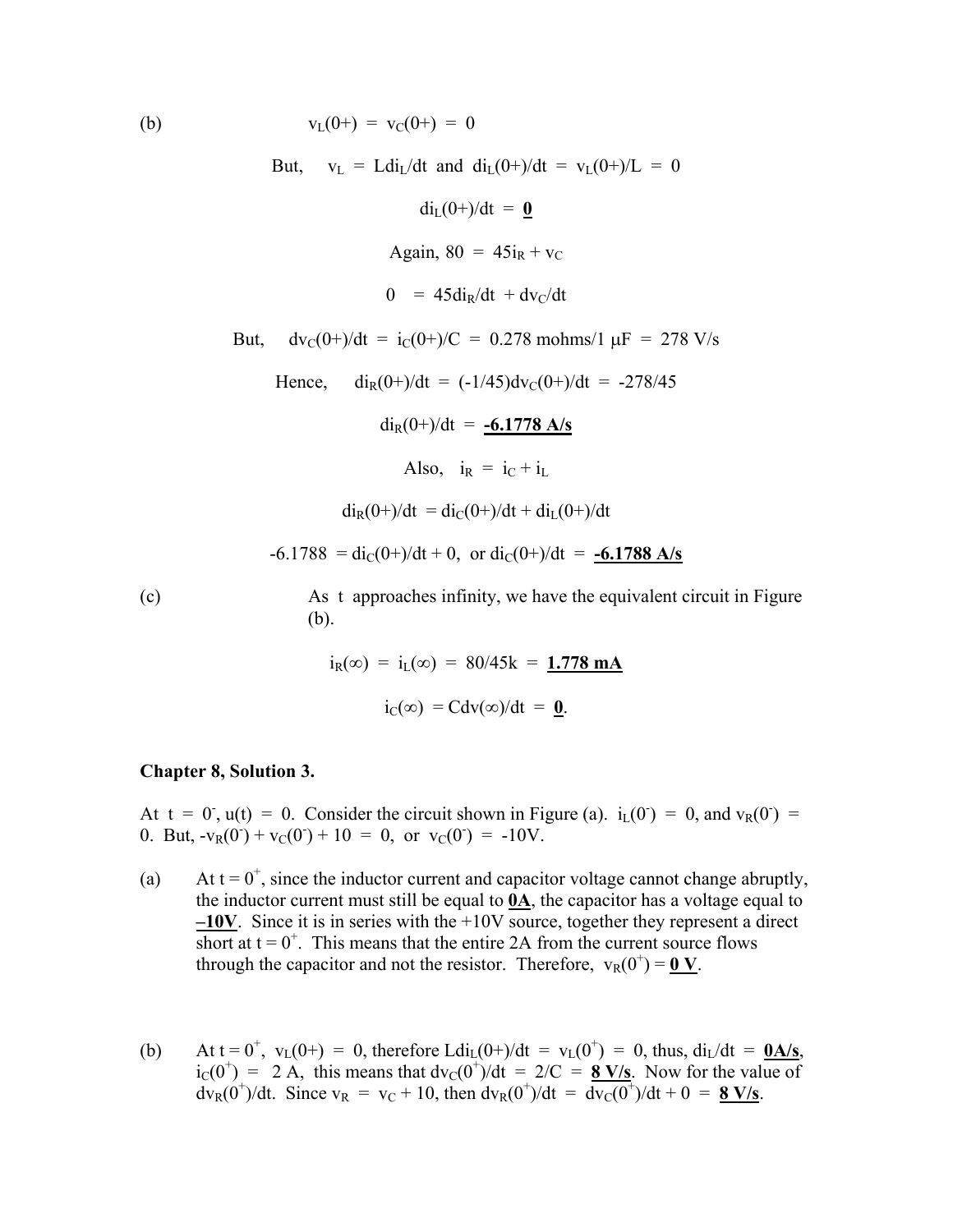

As t approaches infinity, we end up with the equivalent circuit shown in (c) As<br>Figure (b).

$$
i_{L}(\infty) = 10(2)/(40 + 10) = 400 \text{ mA}
$$
  

$$
v_{C}(\infty) = 2[10||40] - 10 = 16 - 10 = 6V
$$
  

$$
v_{R}(\infty) = 2[10||40] = 16 V
$$

## **Chapter 8, Solution 4.**

(a) At  $t = 0$ ,  $u(-t) = 1$  and  $u(t) = 0$  so that the equivalent circuit is shown in Figure (a).

$$
i(0^{\circ}) = 40/(3 + 5) = 5A
$$
, and  $v(0^{\circ}) = 5i(0^{\circ}) = 25V$ .

Hence,  
\n
$$
i(0^{+}) = i(0^{-}) = \frac{5A}{25V}
$$
\n
$$
3 \Omega
$$
\n
$$
40V
$$
\n
$$
40V
$$
\n
$$
i \qquad V
$$
\n
$$
40V
$$
\n
$$
i \qquad V
$$
\n
$$
V
$$
\n
$$
i \qquad V
$$
\n
$$
i \qquad V
$$
\n
$$
i \qquad V
$$
\n
$$
i \qquad V
$$
\n
$$
i \qquad V
$$
\n
$$
i \qquad V
$$
\n
$$
i \qquad V
$$
\n
$$
i \qquad V
$$
\n
$$
i \qquad V
$$
\n
$$
i \qquad V
$$
\n
$$
i \qquad V
$$
\n
$$
i \qquad V
$$
\n
$$
i \qquad V
$$
\n
$$
i \qquad V
$$
\n
$$
i \qquad V
$$
\n
$$
i \qquad V
$$
\n
$$
i \qquad V
$$
\n
$$
i \qquad V
$$
\n
$$
i \qquad V
$$
\n
$$
i \qquad V
$$
\n
$$
i \qquad V
$$
\n
$$
i \qquad V
$$
\n
$$
i \qquad V
$$
\n
$$
i \qquad V
$$
\n
$$
i \qquad V
$$
\n
$$
i \qquad V
$$
\n
$$
i \qquad V
$$
\n
$$
i \qquad V
$$
\n
$$
i \qquad V
$$
\n
$$
i \qquad V
$$
\n
$$
i \qquad V
$$
\n
$$
i \qquad V
$$
\n
$$
i \qquad V
$$
\n
$$
i \qquad V
$$
\n
$$
i \qquad V
$$
\n
$$
i \qquad V
$$
\n
$$
i \qquad V
$$
\n
$$
i \qquad V
$$
\n
$$
i \qquad V
$$
\n
$$
i \qquad V
$$
\n
$$
i \qquad V
$$
\n
$$
i \qquad V
$$
\n<math display="</p>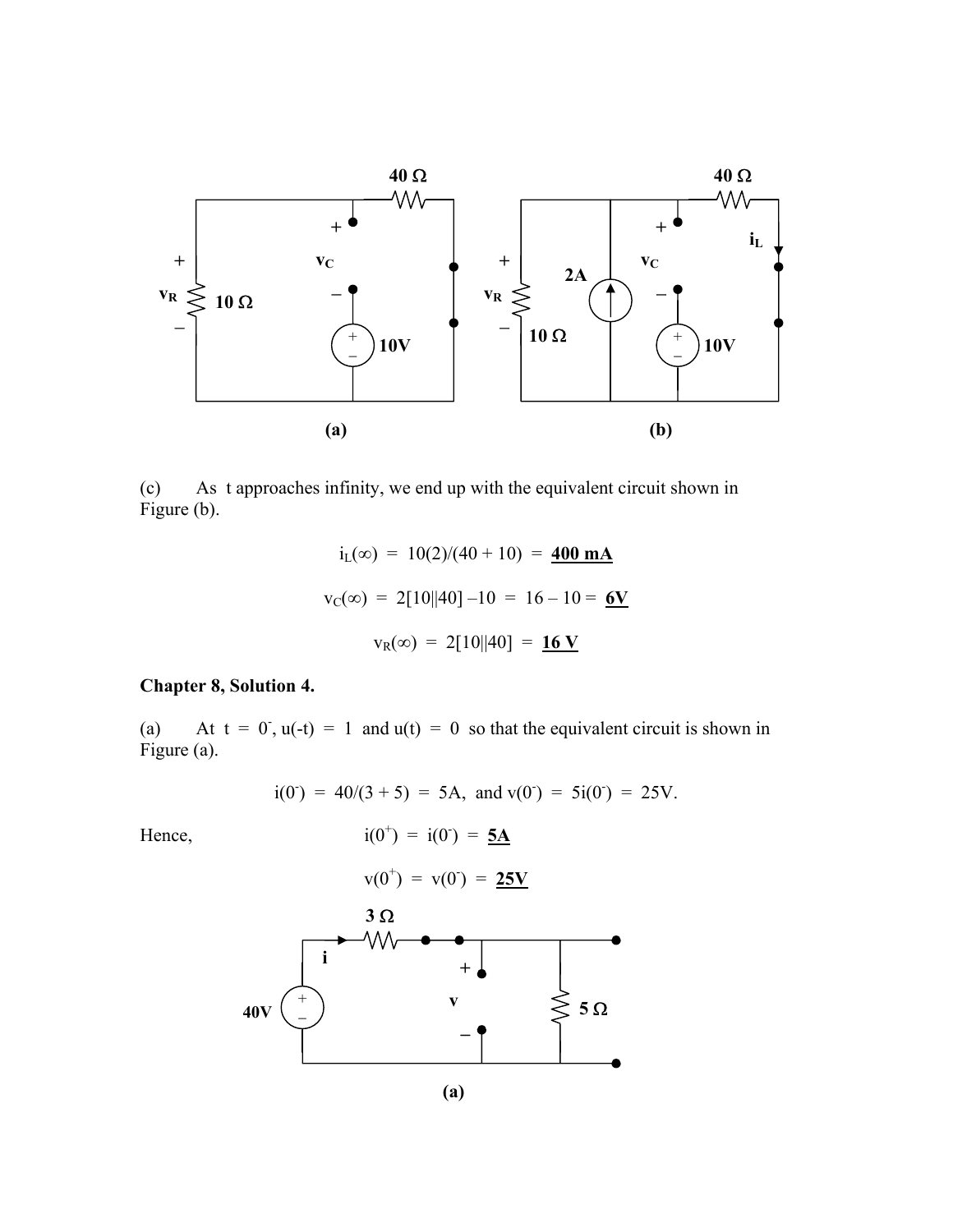

(b)  $i_C = Cdv/dt$  or  $dv(0^+)/dt = i_C(0^+)/C$ 

For  $t = 0^+$ ,  $4u(t) = 4$  and  $4u(-t) = 0$ . The equivalent circuit is shown in Figure (b). Since i and v cannot change abruptly,

$$
i_R = v/5 = 25/5 = 5A
$$
,  $i(0^+) + 4 = i_C(0^+) + i_R(0^+)$   
 $5 + 4 = i_C(0^+) + 5$  which leads to  $i_C(0^+) = 4$   
 $dv(0^+) / dt = 4/0.1 = 40$  V/s

#### **Chapter 8, Solution 5.**

(a) For  $t < 0$ ,  $4u(t) = 0$  so that the circuit is not active (all initial conditions = 0).

$$
i_L(0-) = 0
$$
 and  $v_C(0-) = 0$ .

For  $t = 0$ +,  $4u(t) = 4$ . Consider the circuit below.



Since the 4-ohm resistor is in parallel with the capacitor,

$$
i(0+) = v_C(0+)/4 = 0/4 = 0.\underline{A}
$$

Also, since the 6-ohm resistor is in series with the inductor,  $v(0+) = 6i_L(0+) = 0V$ .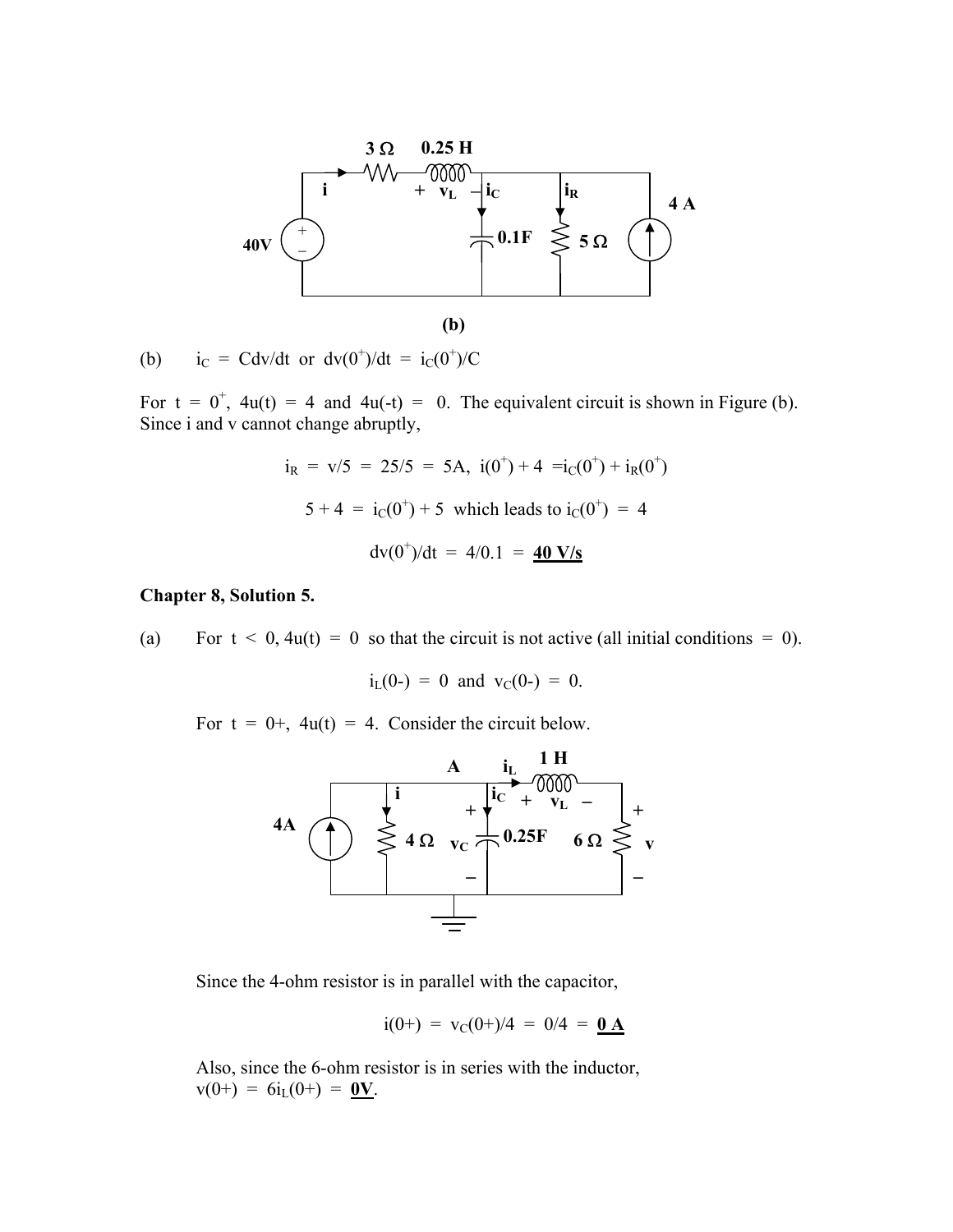(b) 
$$
di(0+) / dt = d(v_R(0+)/R) / dt = (1/R) dv_R(0+)/dt = (1/R) dv_C(0+)/dt
$$
  
= (1/4)4/0.25 A/s = 4 A/s

 $v = 6i_L$  or dv/dt = 6di<sub>L</sub>/dt and dv(0+)/dt = 6di<sub>L</sub>(0+)/dt = 6v<sub>L</sub>(0+)/L = 0

Therefore  $dv(0+)/dt = 0$  V/s

(c) As t approaches infinity, the circuit is in steady-state.

$$
i(\infty) = 6(4)/10 = 2.4 \text{ A}
$$
  

$$
v(\infty) = 6(4 - 2.4) = 9.6 \text{ V}
$$

#### **Chapter 8, Solution 6.**

(a) Let  $i =$  the inductor current. For  $t < 0$ ,  $u(t) = 0$  so that  $i(0) = 0$  and  $v(0) = 0$ .

> For  $t > 0$ ,  $u(t) = 1$ . Since,  $v(0+) = v(0-) = 0$ , and  $i(0+) = i(0-) = 0$ .  $v_R(0+) = Ri(0+) = 0 V$

Also, since  $v(0+) = v_R(0+) + v_L(0+) = 0 = 0 + v_L(0+)$  or  $v_L(0+) = 0$  V. (1)

(b) Since  $i(0+) = 0$ ,  $i_C(0+) = V_S/R_S$ 

But, 
$$
i_C = Cdv/dt
$$
 which leads to  $dv(0+)/dt = V_S/(CR_S)$  (2)

From (1), 
$$
dv(0+) / dt = dv_R(0+) / dt + dv_L(0+) / dt
$$
 (3)

$$
v_R = iR \text{ or } dv_R/dt = Rdi/dt \tag{4}
$$

But,  $v_L = Ldi/dt$ ,  $v_L(0+) = 0 = Ldi(0+) / dt$  and  $di(0+) / dt = 0$  (5)

From (4) and (5),  $dv_R(0+) / dt = 0$  V/s

From (2) and (3),  $dv_L(0+) / dt = dv(0) / dt = V_s / (CR_s)$ 

(c) As t approaches infinity, the capacitor acts like an open circuit, while the inductor acts like a short circuit.

$$
v_{R}(\infty) = \frac{[\mathbf{R}/(\mathbf{R} + \mathbf{R}_{s})]V_{s}}{V_{L}(\infty)} = \mathbf{0} \mathbf{V}
$$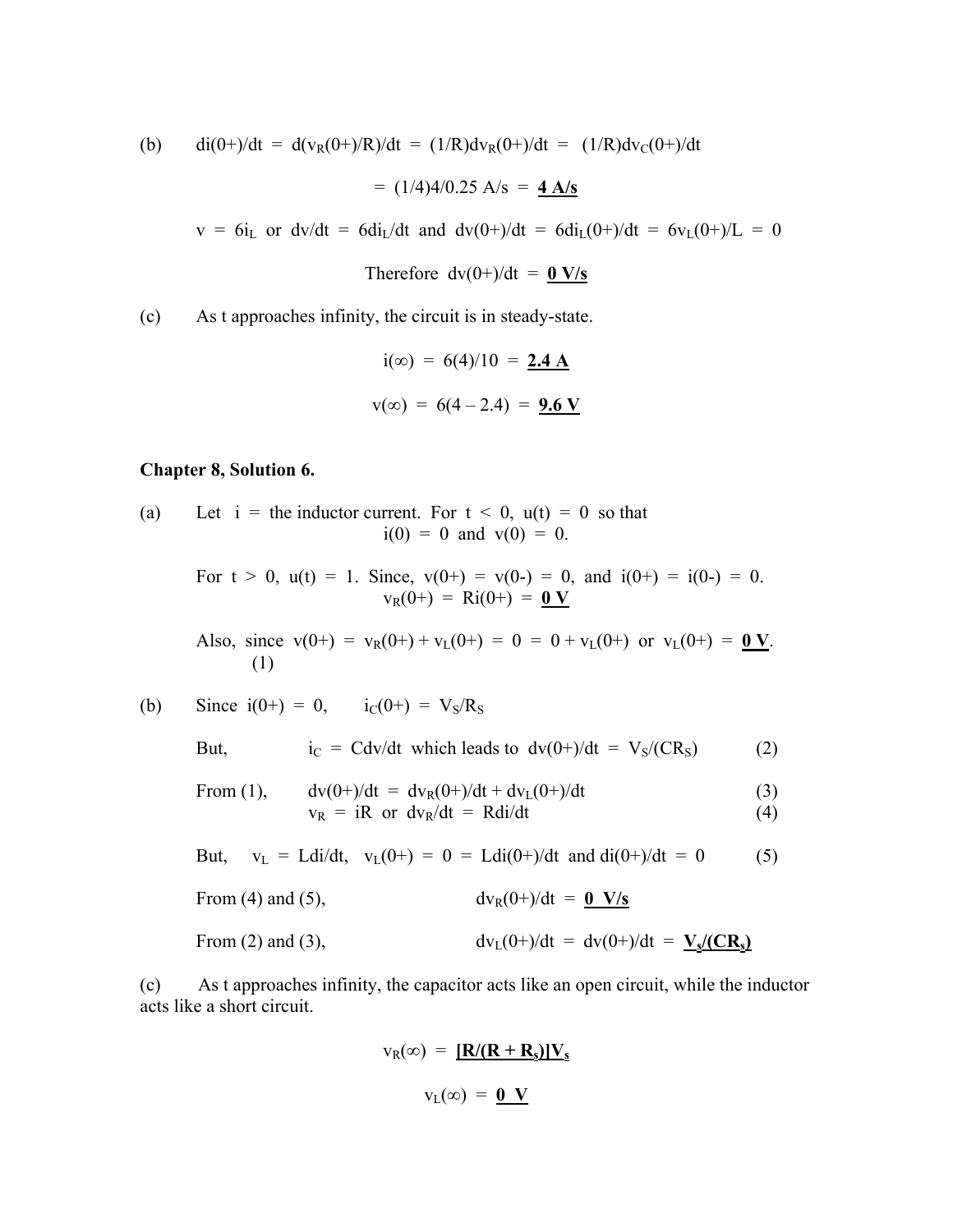**Chapter 8, Solution 7.** 

 $s^2 + 4s + 4 = 0$ , thus  $s_{1,2} =$ 2  $\frac{-4 \pm \sqrt{4^2 - 4x4}}{2}$  = -2, repeated roots.  $v(t) = [(A + Bt)e^{-2t}], v(0) = 1 = A$  $dv/dt = [Be^{-2t}] + [-2(A + Bt)e^{-2t}]$  $dv(0)/dt = -1 = B - 2A = B - 2$  or  $B = 1$ . Therefore,  $v(t) = [(1 + t)e^{-2t}]V$ 

**Chapter 8, Solution 8.** 

$$
\underline{\mathbf{s}^2 + 6\mathbf{s} + 9 = 0}, \text{ thus } s_{1,2} = \frac{-6 \pm \sqrt{6^2 - 36}}{2} = -3, \text{ repeated roots.}
$$
\n
$$
i(t) = [(A + Bt)e^{-3t}], \ i(0) = 0 = A
$$
\n
$$
di/dt = [Be^{-3t}] + [-3(Bt)e^{-3t}]
$$
\n
$$
di(0)/dt = 4 = B.
$$
\nTherefore,  $i(t) = [4te^{-3t}] A$ 

**Chapter 8, Solution 9.** 

 $s^2 + 10s + 25 = 0$ , thus  $s_{1,2}$  = 2  $\frac{-10 \pm \sqrt{10 - 10}}{2}$  = -5, repeated roots.  $i(t) = [(A + Bt)e^{-5t}], i(0) = 10 = A$  $di/dt = [Be^{-5t}] + [-5(A + Bt)e^{-5t}]$  $di(0)/dt = 0 = B - 5A = B - 50$  or  $B = 50$ . Therefore,  $i(t) = [(10 + 50t)e^{-5t}] A$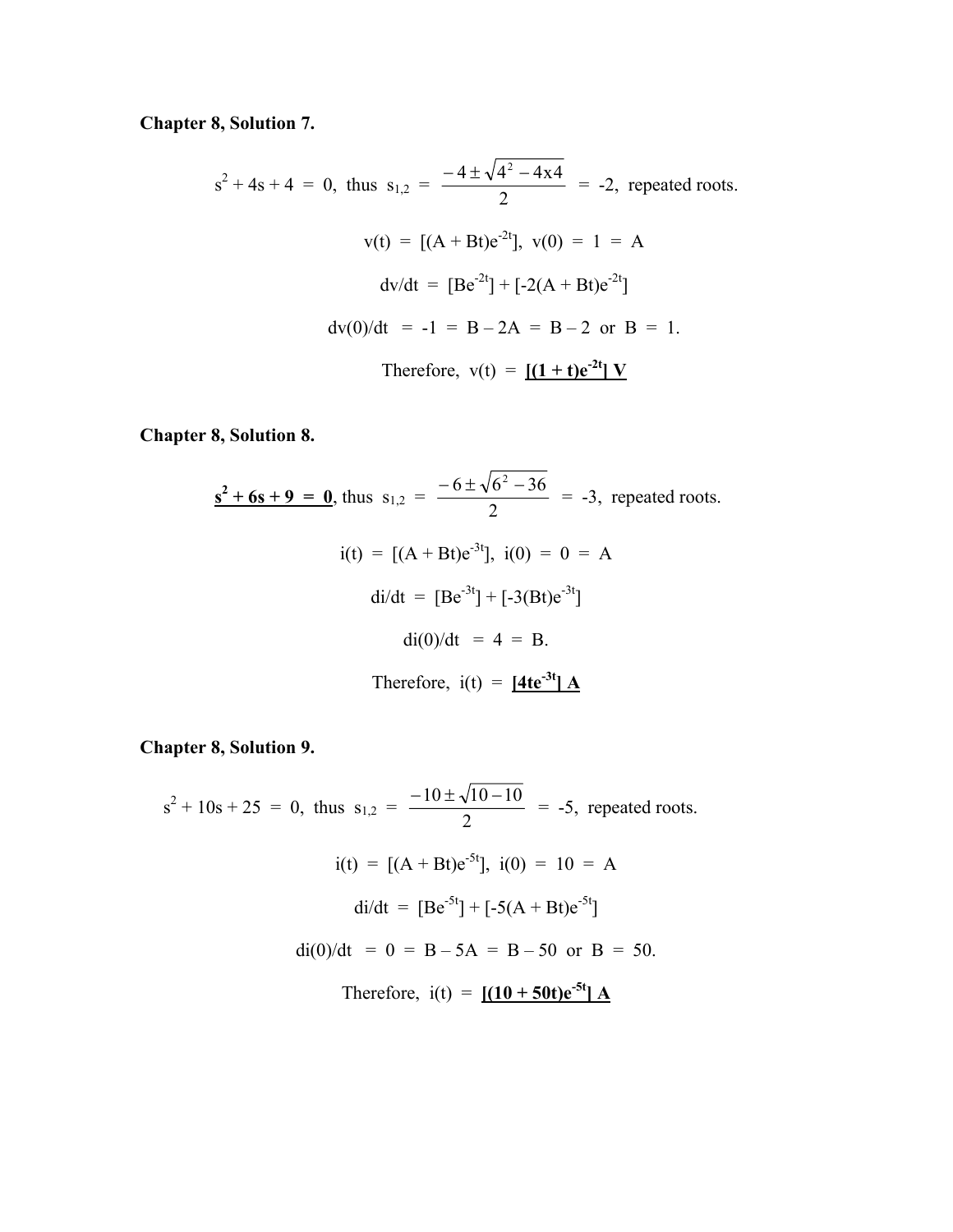**Chapter 8, Solution 10.** 

$$
s^{2} + 5s + 4 = 0, \text{ thus } s_{1,2} = \frac{-5 \pm \sqrt{25 - 16}}{2} = -4, -1.
$$
  

$$
v(t) = (Ae^{-4t} + Be^{-t}), \ v(0) = 0 = A + B, \text{ or } B = -A
$$
  

$$
dv/dt = (-4Ae^{-4t} - Be^{-t})
$$
  

$$
dv(0)/dt = 10 = -4A - B = -3A \text{ or } A = -10/3 \text{ and } B = 10/3.
$$
  
Therefore,  $v(t) = (-10/3)e^{-4t} + (10/3)e^{-t}) V$ 

## **Chapter 8, Solution 11.**

$$
s^{2} + 2s + 1 = 0, \text{ thus } s_{1,2} = \frac{-2 \pm \sqrt{4 - 4}}{2} = -1, \text{ repeated roots.}
$$
  

$$
v(t) = [(A + Bt)e^{-t}], v(0) = 10 = A
$$
  

$$
dv/dt = [Be^{-t}] + [-(A + Bt)e^{-t}]
$$
  

$$
dv(0)/dt = 0 = B - A = B - 10 \text{ or } B = 10.
$$
  
Therefore,  $v(t) = [(10 + 10t)e^{-t}] V$ 

## **Chapter 8, Solution 12.**

- (a) Overdamped when  $C > 4L/(R^2) = 4x0.6/400 = 6x10^{-3}$ , or  $C > 6mF$
- (b) Critically damped when  $C = 6$  mF
- (c) Underdamped when C < **6mF**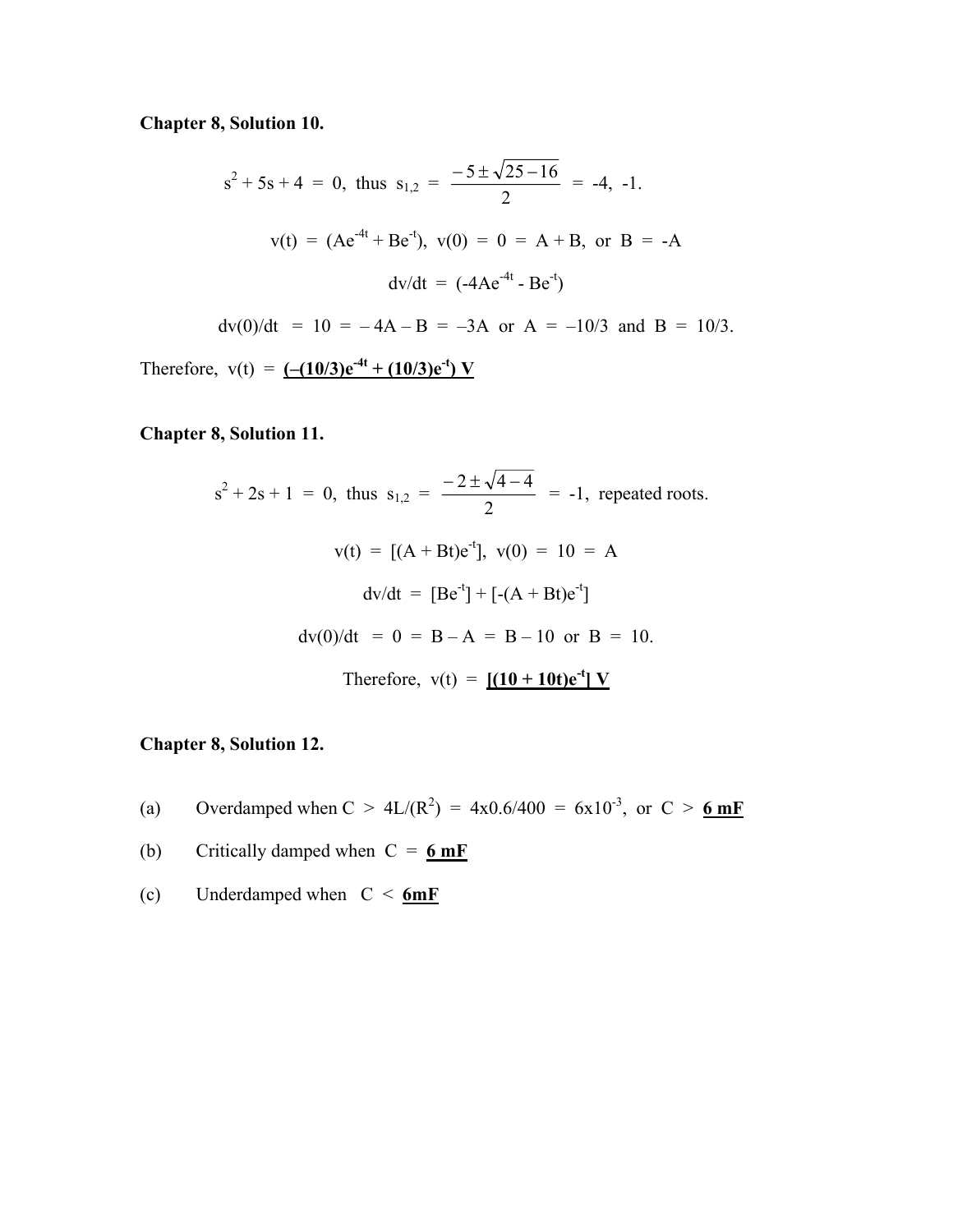#### **Chapter 8, Solution 13.**

Let  $R||60 = R_0$ . For a series RLC circuit,

$$
\omega_{o} = \frac{1}{\sqrt{LC}} = \frac{1}{\sqrt{0.01x4}} = 5
$$

For critical damping,  $\omega_0 = \alpha = R_0/(2L) = 5$ 

or  $R_o = 10L = 40 = 60R/(60 + R)$ 

which leads to  $R = 120 ohms$ 

### **Chapter 8, Solution 14.**

This is a series, source-free circuit.  $60||30 = 20$  ohms

$$
\alpha = R/(2L) = 20/(2x^2) = 5
$$
 and  $\omega_0 = \frac{1}{\sqrt{LC}} = \frac{1}{\sqrt{0.04}} = 5$ 

 $\omega_0 = \alpha$  leads to critical damping

$$
i(t) = [(A + Bt)e^{-5t}], i(0) = 2 = A
$$
  
\n
$$
v = Ldi/dt = 2{[Be^{-5t}] + [-5(A + Bt)e^{-5t}]}
$$
  
\n
$$
v(0) = 6 = 2B - 10A = 2B - 20 \text{ or } B = 13.
$$
  
\nTherefore,  $i(t) = [(2 + 13t)e^{-5t}] A$ 

#### **Chapter 8, Solution 15.**

This is a series, source-free circuit.  $60||30 = 20$  ohms

$$
\alpha = R/(2L) = 20/(2x^2) = 5 \text{ and } \omega_0 = \frac{1}{\sqrt{LC}} = \frac{1}{\sqrt{0.04}} = 5
$$
  
\n
$$
\omega_0 = \alpha \text{ leads to critical damping}
$$
  
\n
$$
i(t) = [(A + Bt)e^{-5t}], \ i(0) = 2 = A
$$
  
\n
$$
v = Ldi/dt = 2\{[Be^{-5t}] + [-5(A + Bt)e^{-5t}]\}
$$
  
\n
$$
v(0) = 6 = 2B - 10A = 2B - 20 \text{ or } B = 13.
$$
  
\nTherefore,  $i(t) = [(2 + 13t)e^{-5t}] A$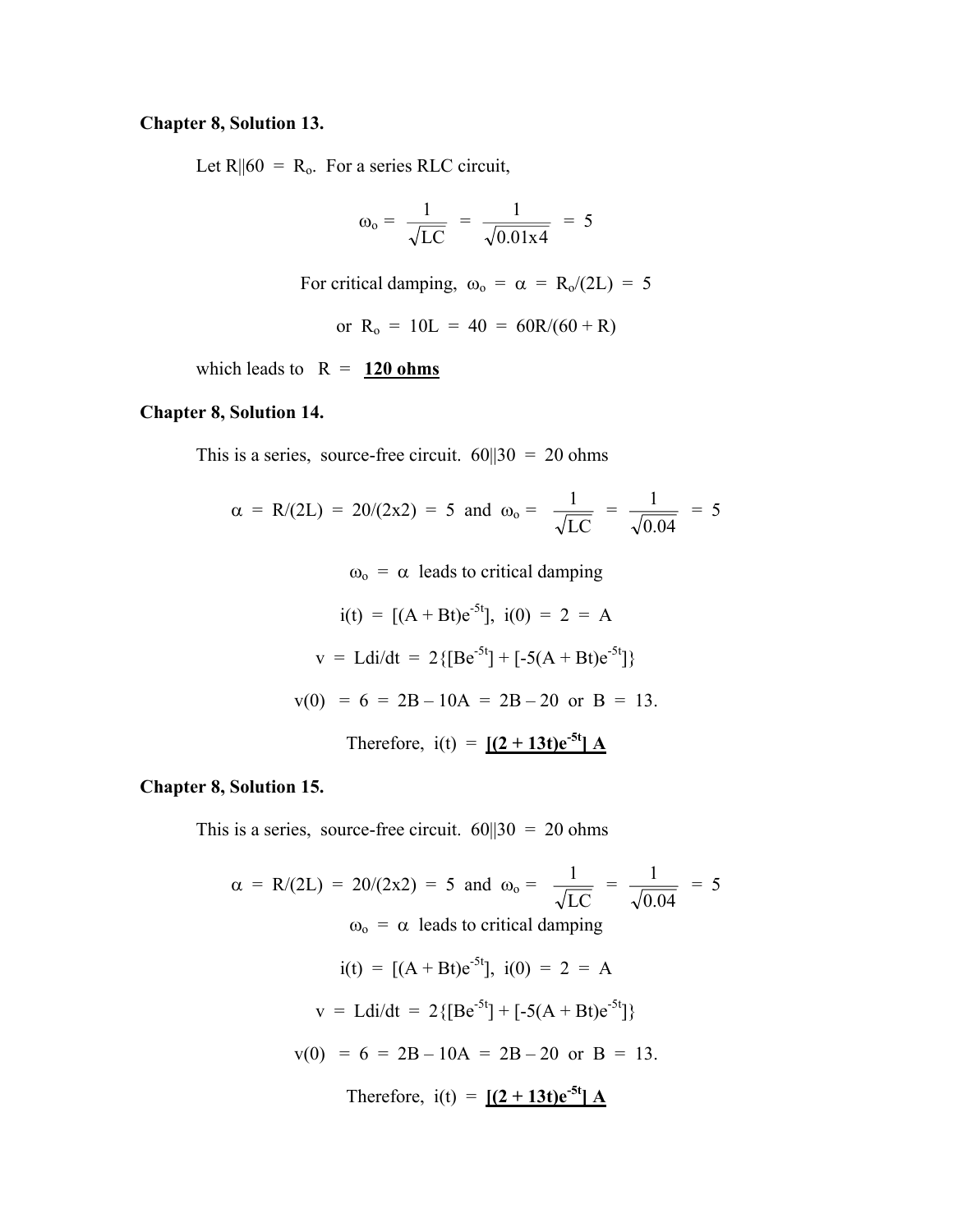# **Chapter 8, Solution 16.**

At 
$$
t = 0
$$
,  $i(0) = 0$ ,  $v_C(0) = 40x30/50 = 24V$ 

For  $t > 0$ , we have a source-free RLC circuit.

$$
\alpha = R/(2L) = (40 + 60)/5 = 20
$$
 and  $\omega_0 = \frac{1}{\sqrt{LC}} = \frac{1}{\sqrt{10^{-3} \times 2.5}} = 20$ 

 $\omega_0 = \alpha$  leads to critical damping

$$
i(t) = [(A + Bt)e^{-20t}], \ i(0) = 0 = A
$$
  
\n
$$
di/dt = \{[Be^{-20t}] + [-20(Bt)e^{-20t}]\},
$$
  
\nbut 
$$
di(0)/dt = -(1/L)[Ri(0) + v_C(0)] = -(1/2.5)[0 + 24]
$$
  
\nHence, 
$$
B = -9.6 \text{ or } i(t) = [-9.6te^{-20t}] \text{ A}
$$

**Chapter 8, Solution 17.** 

$$
i(0) = I_0 = 0, v(0) = V_0 = 4x15 = 60
$$
  
\n
$$
\frac{di(0)}{dt} = -\frac{1}{L}(RI_0 + V_0) = -4(0 + 60) = -240
$$
  
\n
$$
\omega_0 = \frac{1}{\sqrt{LC}} = \frac{1}{\sqrt{\frac{1}{4} \frac{1}{25}}} = 10
$$
  
\n
$$
\alpha = \frac{R}{2L} = \frac{10}{2\frac{1}{4}} = 20, \text{ which is } > \omega_0.
$$
  
\n
$$
s = -\alpha \pm \sqrt{\alpha^2 - \omega_0^2} = -20 \pm \sqrt{300} = -20 \pm 10\sqrt{3} = -2.68, -37.32
$$
  
\n
$$
i(t) = A_1 e^{-2.68t} + A_2 e^{-37.32t}
$$
  
\n
$$
i(0) = 0 = A_1 + A_2, \frac{di(0)}{dt} = -2.68A_1 - 37.32A_2 = -240
$$
  
\nThis leads to  $A_1 = -6.928 = -A_2$   
\n
$$
i(t) = 6.928(e^{-37.32t} - e^{-268t})
$$
  
\nSince,  $v(t) = \frac{1}{C} \int_0^t i(t) dt + 60$ , we get  
\n
$$
v(t) = \frac{(60 + 64.53e^{-2.68t} - 4.6412e^{-37.32t}) V}{V}
$$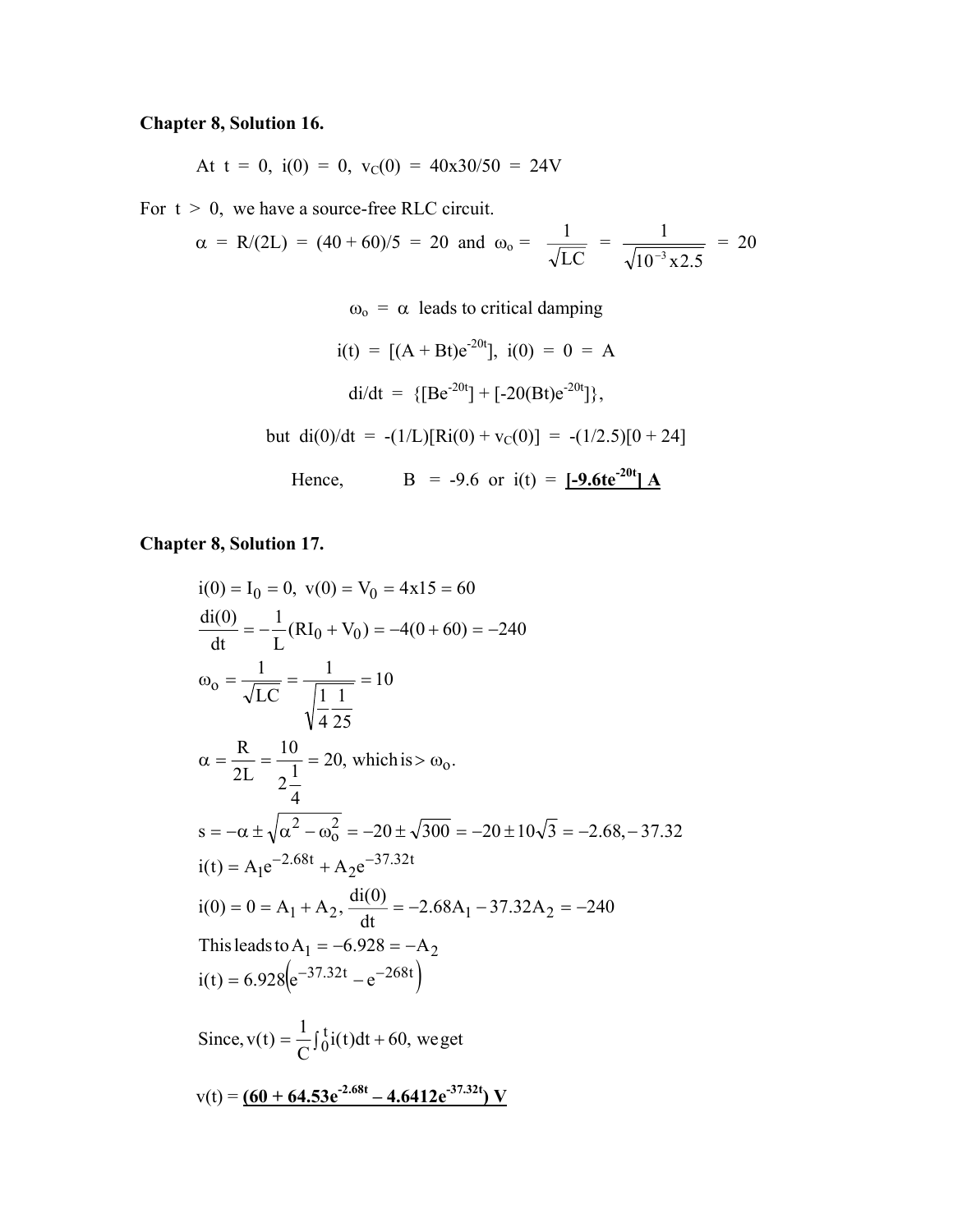## **Chapter 8, Solution 18.**

When the switch is off, we have a source-free parallel RLC circuit.

$$
\omega_o = \frac{1}{\sqrt{LC}} = \frac{1}{\sqrt{0.25x1}} = 2, \quad \alpha = \frac{1}{2RC} = 0.5
$$
  
\n $\alpha < \omega_o$  \longrightarrow underdamped case  $\omega_d = \sqrt{\omega_o^2 - \alpha^2} = \sqrt{4 - 0.25} = 1.936$   
\n $I_o(0) = i(0) = \text{initial inductor current} = 20/5 = 4\text{A}$   
\n $V_o(0) = v(0) = \text{initial capacitor voltage} = 0 \text{ V}$   
\n $v(t) = e^{-\alpha t} (A_1 \cos \omega_d t + A_2 \sin \omega_d t) = e^{-0.5\alpha t} (A_1 \cos 1.936t + A_2 \sin 1.936t)$   
\n $v(0) = 0 = A_1$   
\n $\frac{dv}{dt} = e^{-0.5\alpha t} (-0.5)(A_1 \cos 1.936t + A_2 \sin 1.936t) + e^{-0.5\alpha t} (-1.936A_1 \sin 1.936t + 1.936A_2 \cos 1.936t)$   
\n $\frac{dv(0)}{dt} = -\frac{(V_o + RI_o)}{RC} = -\frac{(0 + 4)}{1} = -4 = -0.5A_1 + 1.936A_2 \longrightarrow A_2 = -2.066$   
\nThus,

 $v(t) = -2.066 e^{-0.5t} \sin 1.936t$ 

**Chapter 8, Solution 19.** 

For  $t < 0$ , the equivalent circuit is shown in Figure (a).



 $i(0) = 120/10 = 12$ ,  $v(0) = 0$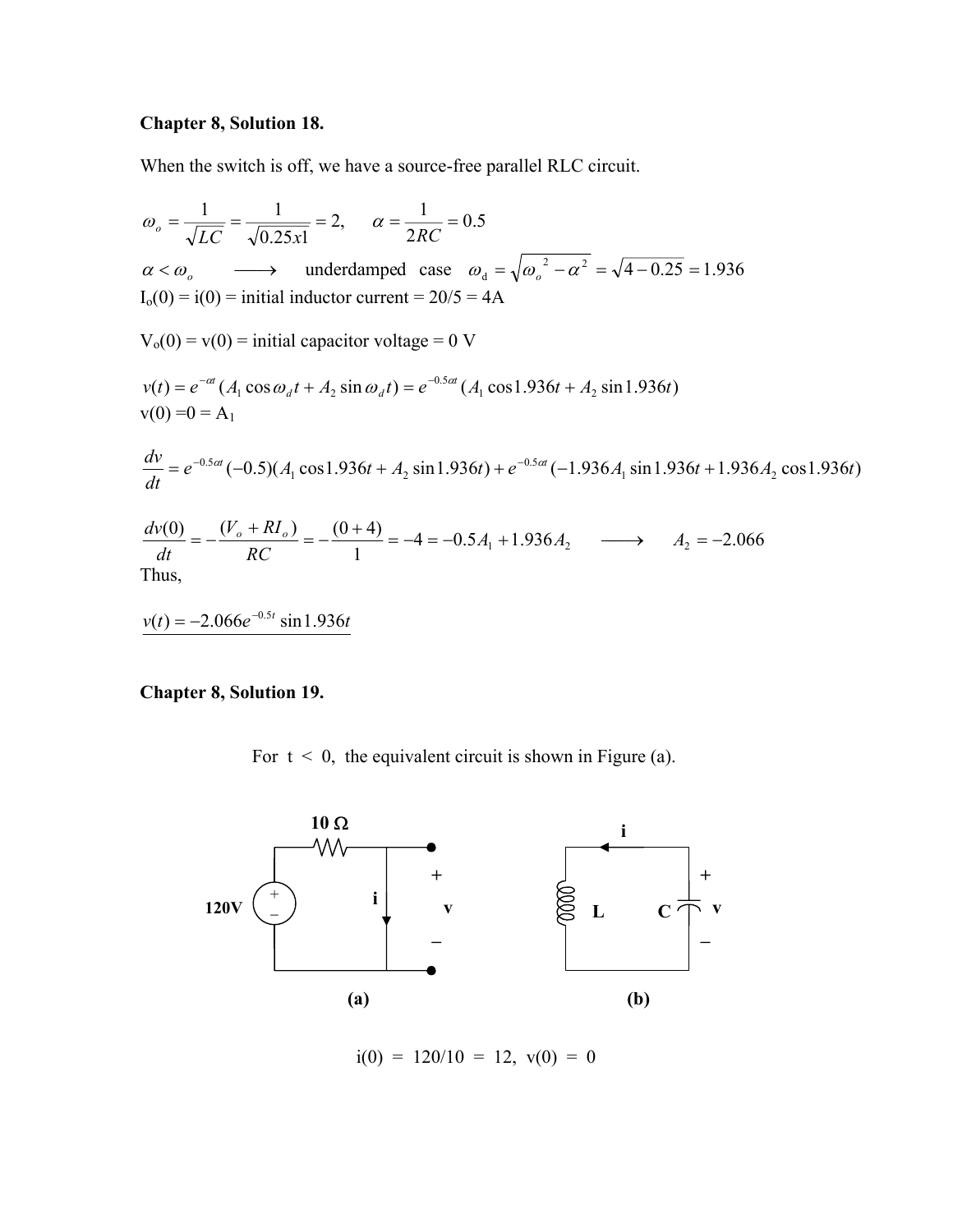For  $t > 0$ , we have a series RLC circuit as shown in Figure (b) with  $R = 0 = \alpha$ .

$$
\omega_0 = \frac{1}{\sqrt{LC}} = \frac{1}{\sqrt{4}} = 0.5 = \omega_d
$$
  
\n
$$
i(t) = [A\cos 0.5t + B\sin 0.5t], \ i(0) = 12 = A
$$
  
\n
$$
v = -Ldi/dt, \text{ and } -v/L = di/dt = 0.5[-12\sin 0.5t + B\cos 0.5t],
$$
  
\nwhich leads to  $-v(0)/L = 0 = B$   
\nHence,  $i(t) = 12\cos 0.5t A \text{ and } v = 0.5$   
\nHowever,  $v = -Ldi/dt = -4(0.5)[-12\sin 0.5t] = \frac{24\sin 0.5t V}{24\sin 0.5t}$ 

#### **Chapter 8, Solution 20.**

For  $t < 0$ , the equivalent circuit is as shown below.



 $v(0) = -12V$  and  $i(0) = 12/2 = 6A$ 

For  $t > 0$ , we have a series RLC circuit.

$$
\alpha = R/(2L) = 2/(2x0.5) = 2
$$

$$
\omega_0 = 1/\sqrt{LC} = 1/\sqrt{0.5x1/4} = 2\sqrt{2}
$$

Since  $\alpha$  is less than  $\omega_0$ , we have an under-damped response.

$$
\omega_d = \sqrt{\omega_o^2 - \alpha^2} = \sqrt{8 - 4} = 2
$$
  

$$
i(t) = (A\cos 2t + B\sin 2t)e^{-2t}
$$
  

$$
i(0) = 6 = A
$$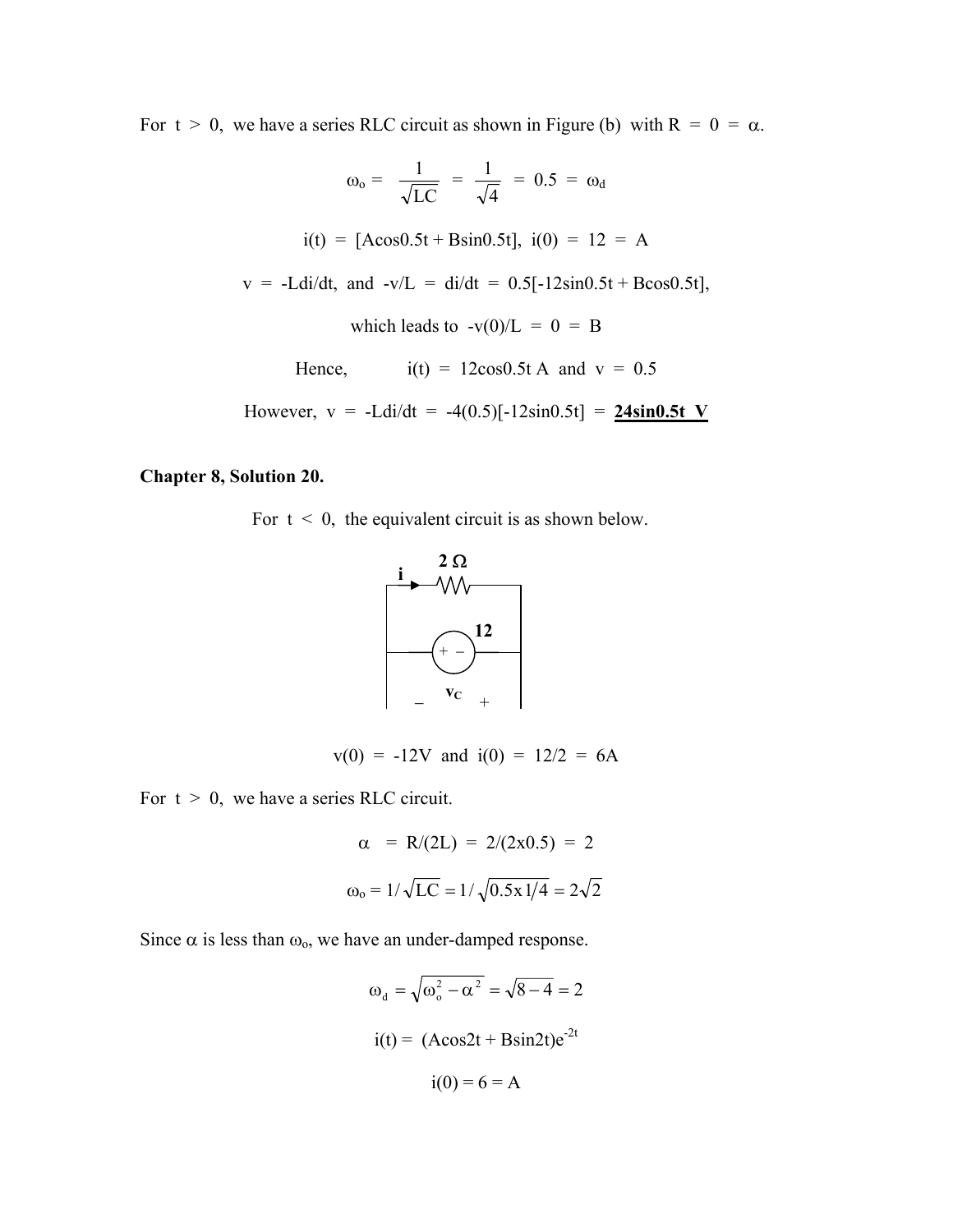$$
di/dt = -2(6\cos 2t + B\sin 2t)e^{-2t} + (-2x6\sin 2t + 2B\cos 2t)e^{-\alpha t}
$$
  
di(0)/dt = -12 + 2B = -(1/L)[Ri(0) + v<sub>C</sub>(0)] = -2[12 - 12] = 0  
Thus, B = 6 and i(t) = (6cos2t + 6sin2t)e^{-2t} A

### **Chapter 8, Solution 21.**

By combining some resistors, the circuit is equivalent to that shown below.  $60||(15 + 25) = 24 \text{ ohms.}$ 



At 
$$
t = 0
$$
-,  $i(0) = 0$ ,  $v(0) = 24x24/36 = 16V$ 

For  $t > 0$ , we have a series RLC circuit.  $R = 30$  ohms,  $L = 3$  H,  $C = (1/27)$  F

$$
\alpha = R/(2L) = 30/6 = 5
$$

 $\omega_0 = 1/\sqrt{LC} = 1/\sqrt{3x1/27} = 3$ , clearly  $\alpha > \omega_0$  (overdamped response)

$$
s_{1,2} = -\alpha \pm \sqrt{\alpha^2 - \omega_o^2} = -5 \pm \sqrt{5^2 - 3^2} = -9, -1
$$
  

$$
v(t) = [Ae^{-t} + Be^{-9t}], v(0) = 16 = A + B
$$
(1)  

$$
i = Cdv/dt = C[-Ae^{-t} - 9Be^{-9t}]
$$
  

$$
i(0) = 0 = C[-A - 9B] \text{ or } A = -9B
$$
(2)  
From (1) and (2),  

$$
B = -2 \text{ and } A = 18.
$$

Hence, 
$$
v(t) = (18e^{-t} - 2e^{-9t})V
$$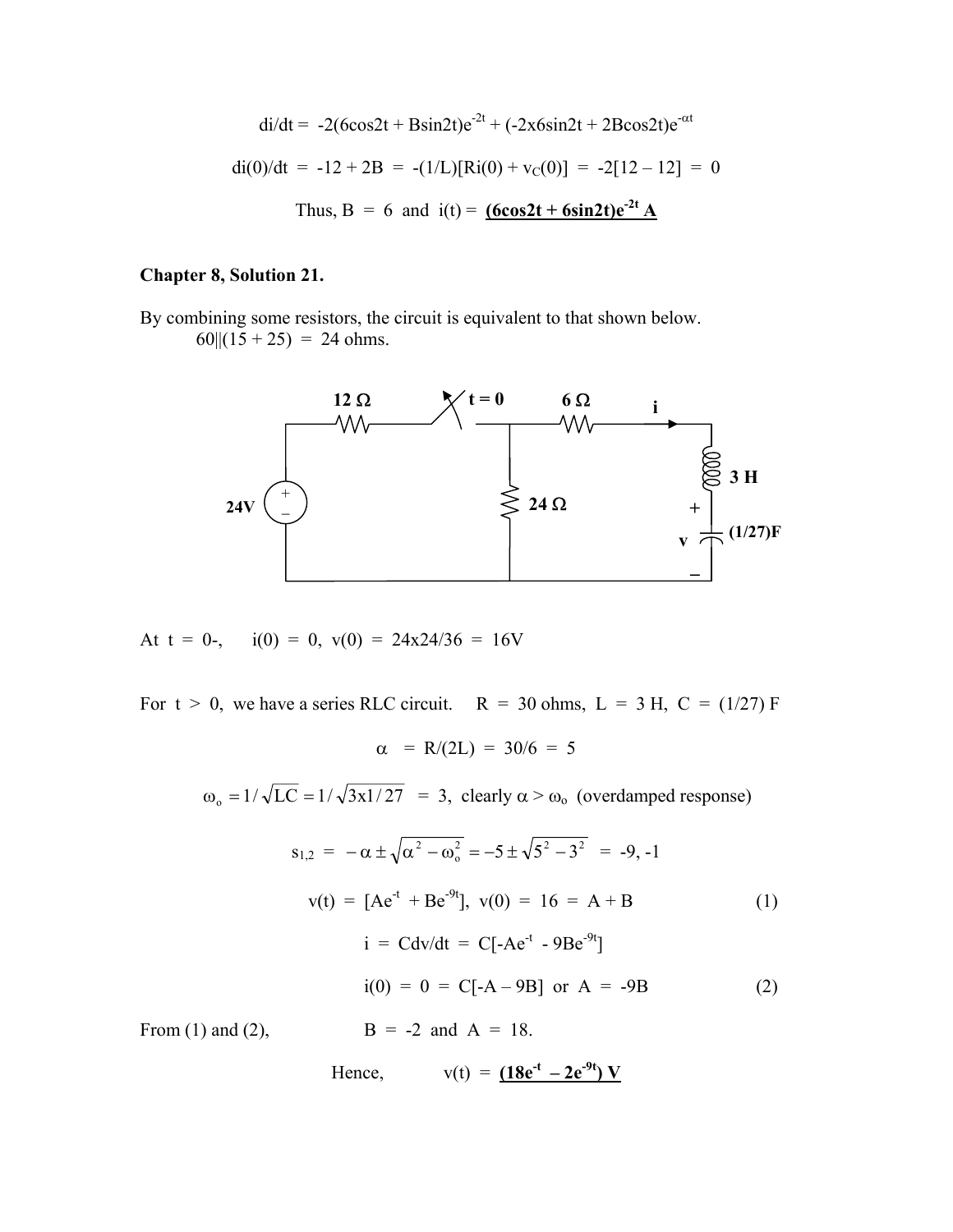**Chapter 8, Solution 22.** 

$$
\alpha = 20 = 1/(2RC) \text{ or } RC = 1/40
$$
 (1)  

$$
\omega_d = 50 = \sqrt{\omega_o^2 - \alpha^2} \text{ which leads to } 2500 + 400 = \omega_o^2 = 1/(LC)
$$
  
Thus, LC 1/2900 (2)

In a parallel circuit,  $v_C = v_L = v_R$ 

But, 
$$
i_C = Cdv_C/dt
$$
 or  $i_C/C = dv_C/dt$ 

$$
= -80e^{-20t}\cos 50t - 200e^{-20t}\sin 50t + 200e^{-20t}\sin 50t - 500e^{-20t}\cos 50t
$$
  
= -580e<sup>-20t</sup>cos50t

$$
i_C(0)/C
$$
 = -580 which leads to C = -6.5x10<sup>-3</sup>/(-580) = 11.21 µF  
R = 1/(40C) = 10<sup>6</sup>/(2900x11.21) = 2.23 **kohn**  
L = 1/(2900x11.21) = 30.76 H

#### **Chapter 8, Solution 23.**

Let  $C_0 = C + 0.01$ . For a parallel RLC circuit,  $\alpha = 1/(2RC_0)$ ,  $\omega_0 = 1/\sqrt{LC_0}$  $\alpha = 1 = 1/(2RC_0)$ , we then have  $C_0 = 1/(2R) = 1/20 = 50$  mF  $\omega_0 = 1/\sqrt{0.5x0.5} = 6.32 > \alpha$  (underdamped)  $C_o = C + 10$  mF = 50 mF or  $40$  mF

**Chapter 8, Solution 24.** 

For  $t < 0$ ,  $u(-t)$  1, namely, the switch is on.  $v(0) = 0$ ,  $i(0) = 25/5 = 5A$ 

For  $t > 0$ , the voltage source is off and we have a source-free parallel RLC circuit.

$$
\alpha = 1/(2RC) = 1/(2x5x10^{-3}) = 100
$$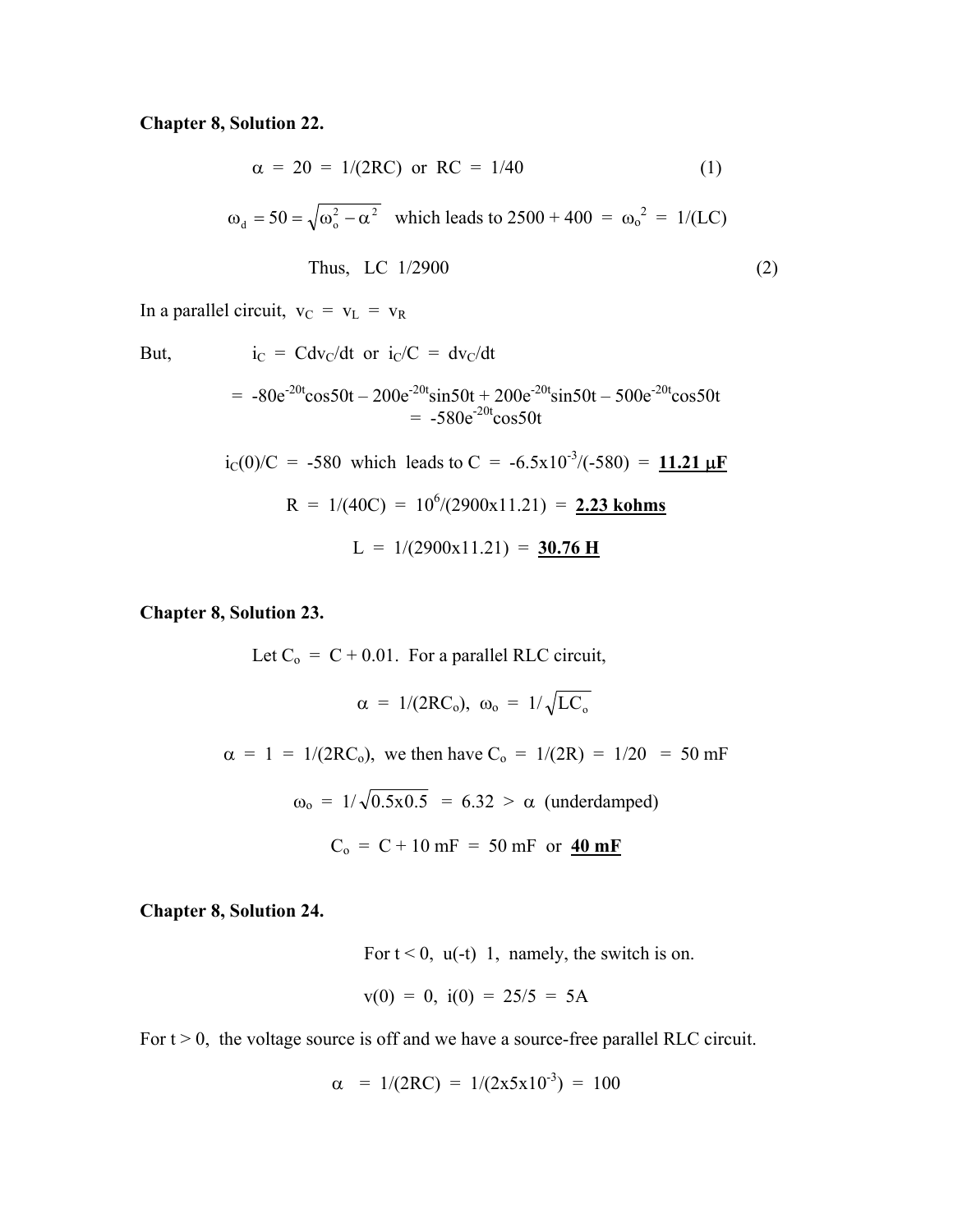$$
\omega_0 = 1/\sqrt{LC} = 1/\sqrt{0.1x10^{-3}} = 100
$$
  
\n
$$
\omega_0 = \alpha \text{ (critically damped)}
$$
  
\n
$$
v(t) = [(A_1 + A_2t)e^{-100t}]
$$
  
\n
$$
v(0) = 0 = A_1
$$
  
\n
$$
dv(0)/dt = -[v(0) + Ri(0)]/(RC) = -[0 + 5x5]/(5x10^{-3}) = -5000
$$
  
\nBut, 
$$
dv/dt = [(A_2 + (-100)A_2t)e^{-100t}]
$$
  
\nTherefore, 
$$
dv(0)/dt = -5000 = A_2 - 0
$$
  
\n
$$
v(t) = -5000te^{-100t} \text{ V}
$$

## **Chapter 8, Solution 25.**

In the circuit in Fig. 8.76, calculate  $i_0(t)$  and  $v_0(t)$  for  $t>0$ .



Figure 8.78 For Problem 8.25.

At  $t = 0^{\degree}$ ,  $v_0(0) = (8/(2 + 8)(30) = 24$ 

For  $t > 0$ , we have a source-free parallel RLC circuit.

$$
\alpha = 1/(2RC) = \frac{1}{4}
$$

$$
\omega_0 = 1/\sqrt{LC} = 1/\sqrt{1x \frac{1}{4}} = 2
$$

Since  $\alpha$  is less than  $\omega_0$ , we have an under-damped response.

$$
\omega_{d} = \sqrt{\omega_{o}^{2} - \alpha^{2}} = \sqrt{4 - (1/16)} = 1.9843
$$

$$
v_{o}(t) = (A_{1}cos\omega_{d}t + A_{2}sin\omega_{d}t)e^{-\alpha t}
$$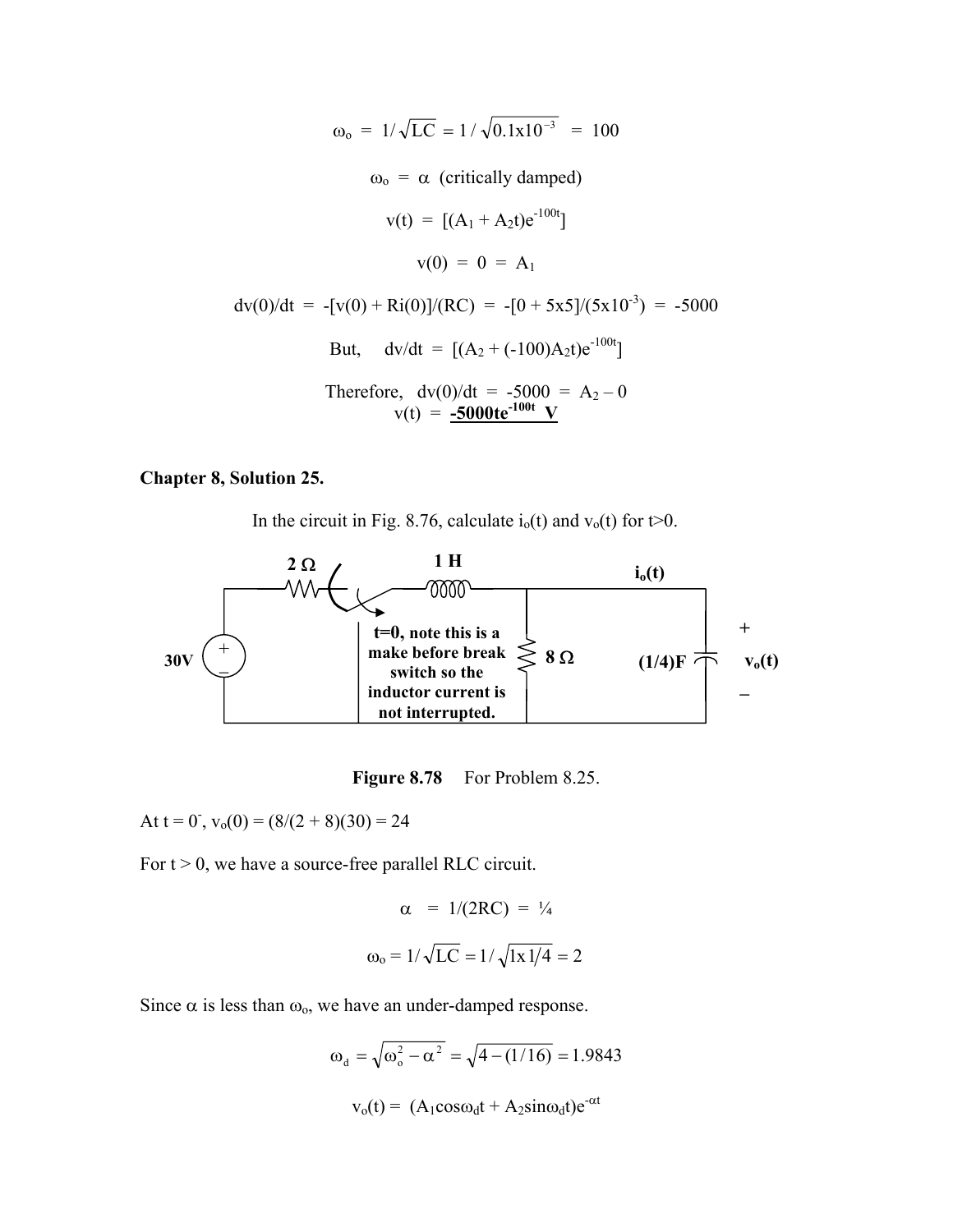$$
v_o(0) = 24 = A_1
$$
 and  $i_o(t) = C(dv_o/dt) = 0$  when  $t = 0$ .

 $dv_0/dt = -\alpha (A_1 cos \omega_d t + A_2 sin \omega_d t)e^{-\alpha t} + (-\omega_d A_1 sin \omega_d t + \omega_d A_2 cos \omega_d t)e^{-\alpha t}$ 

at t = 0, we get dv<sub>o</sub>(0)/dt = 0 = -
$$
\alpha
$$
A<sub>1</sub> +  $\omega_d$ A<sub>2</sub>  
\nThus, A<sub>2</sub> =  $(\alpha/\omega_d)A_1 = (1/4)(24)/1.9843 = 3.024$   
\nv<sub>o</sub>(t) = (24cos $\omega_d$ t + 3.024sin $\omega_d$ t)e<sup>-t/4</sup> volts

**Chapter 8, Solution 26.** 

$$
s^{2} + 2s + 5 = 0, \text{ which leads to } s_{1,2} = \frac{-2 \pm \sqrt{4 - 20}}{2} = -1 \pm j4
$$
  
\n
$$
i(t) = I_{s} + [(A_{1}cos4t + A_{2}sin4t)e^{t}], I_{s} = 10/5 = 2
$$
  
\n
$$
i(0) = 2 = 2 + A_{1}, \text{ or } A_{1} = 0
$$
  
\n
$$
di/dt = [(A_{2}cos4t)e^{t}] + [(-A_{2}sin4t)e^{t}] = 4 = 4A_{2}, \text{ or } A_{2} = 1
$$
  
\n
$$
i(t) = \frac{2 + sin4te^{t} A}{t}
$$

**Chapter 8, Solution 27.** 

 $s^{2} + 4s + 8 = 0$  leads to  $s = \frac{-4 \pm \sqrt{10 - 32}}{2} = -2 \pm i2$ 2  $\frac{-4 \pm \sqrt{16 - 32}}{2} = -2 \pm \frac{1}{2}$  $v(t) = V_s + (A_1 \cos 2t + A_2 \sin 2t)e^{-2t}$  $8V_s = 24$  means that  $V_s = 3$  $v(0) = 0 = 3 + A_1$  leads to  $A_1 = -3$  $dv/dt = -2(A_1cos2t + A_2sin2t)e^{-2t} + (-2A_1sin2t + 2A_2cos2t)e^{-2t}$  $0 = \frac{dv(0)}{dt} = -2A_1 + 2A_2$  or  $A_2 = A_1 = -3$  $v(t) = [3 - 3(\cos 2t + \sin 2t)e^{-2t}]$  volts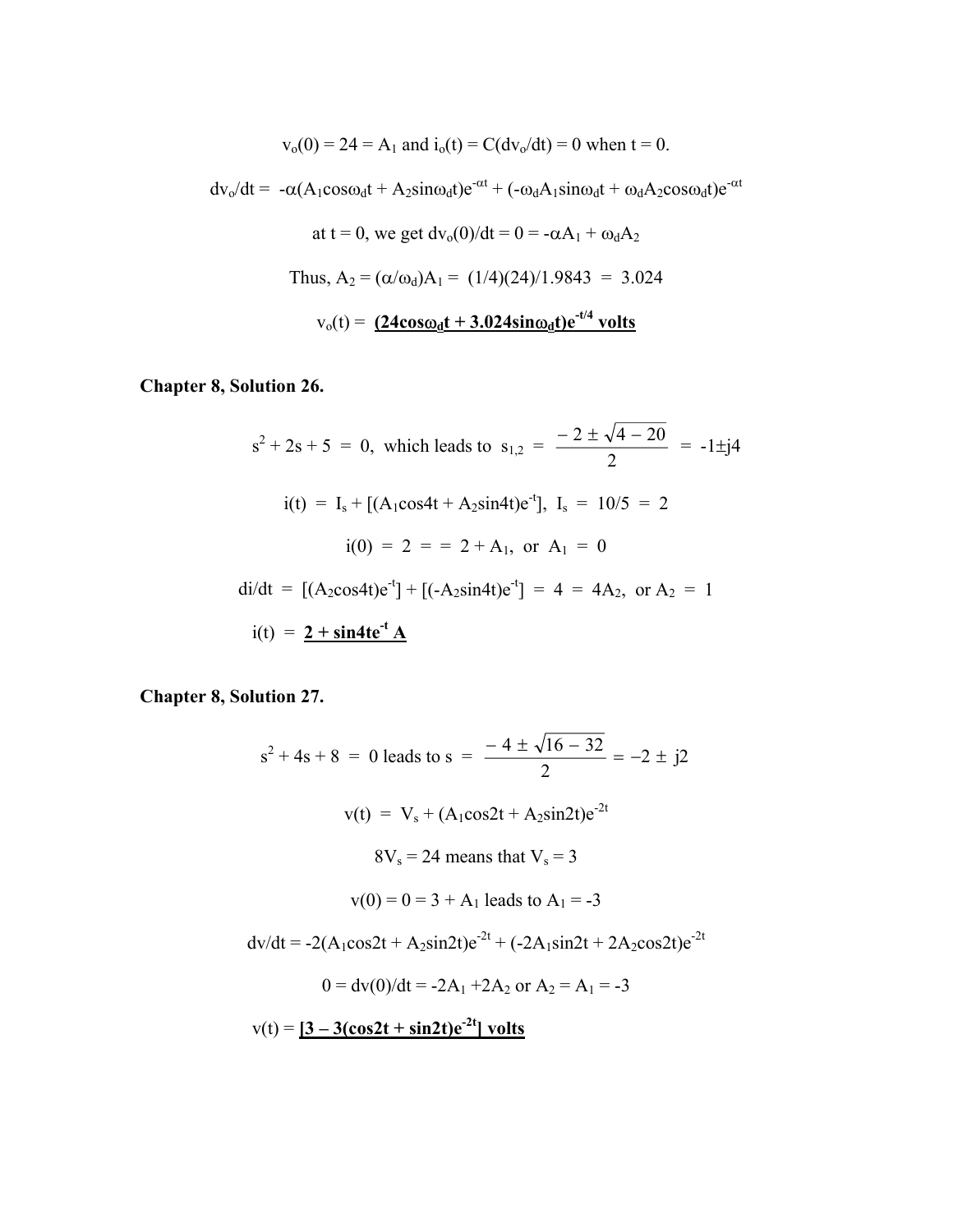#### **Chapter 8, Solution 28.**

The characteristic equation is  $s^2 + 6s + 8$  with roots  $4, -2$ 2  $s_{1,2} = \frac{-6 \pm \sqrt{36 - 32}}{2} = -4,$ Hence,  $i(t) = I_{c} + Ae^{-2t} + Be^{-4t}$  $8I_s = 12 \longrightarrow I_s = 1.5$  $i(0) = 0 \longrightarrow 0 = 1.5 + A + B$  (1)  $Ae^{-2t} - 4Be^{-4t}$ *dt*  $\frac{di}{1} = -2Ae^{-2t} - 4Be^{-4}$  $A-4B \longrightarrow 0=1+A+2B$ *dt di* <sup>2</sup> <sup>2</sup> <sup>4</sup> <sup>0</sup> <sup>1</sup> <sup>2</sup> (0) <sup>=</sup> <sup>=</sup> <sup>−</sup> <sup>−</sup> → <sup>=</sup> <sup>+</sup> <sup>+</sup> (2) Solving (1) and (2) leads to  $A=-2$  and  $B=0.5$ .  $i(t) = 1.5 - 2e^{-2t} + 0.5e^{-4t}$  A

#### **Chapter 8, Solution 29.**

(a)  $s^2 + 4 = 0$  which leads to  $s_{1,2} = \pm j2$  (an undamped circuit)  $v(t) = V_s + A\cos 2t + B\sin 2t$  $4V_s = 12$  or  $V_s = 3$  $v(0) = 0 = 3 + A$  or  $A = -3$  $dv/dt = -2Asin2t + 2Bcos2t$  $dv(0)/dt = 2 = 2B$  or  $B = 1$ , therefore  $v(t) = (3 - 3\cos 2t + \sin 2t) V$ (b)  $s^2 + 5s + 4 = 0$  which leads to  $s_{1,2} = -1, -4$  $i(t) = (I_s + Ae^{-t} + Be^{-4t})$  $4I_s = 8$  or  $I_s = 2$  $i(0) = -1 = 2 + A + B$ , or  $A + B = -3$  (1)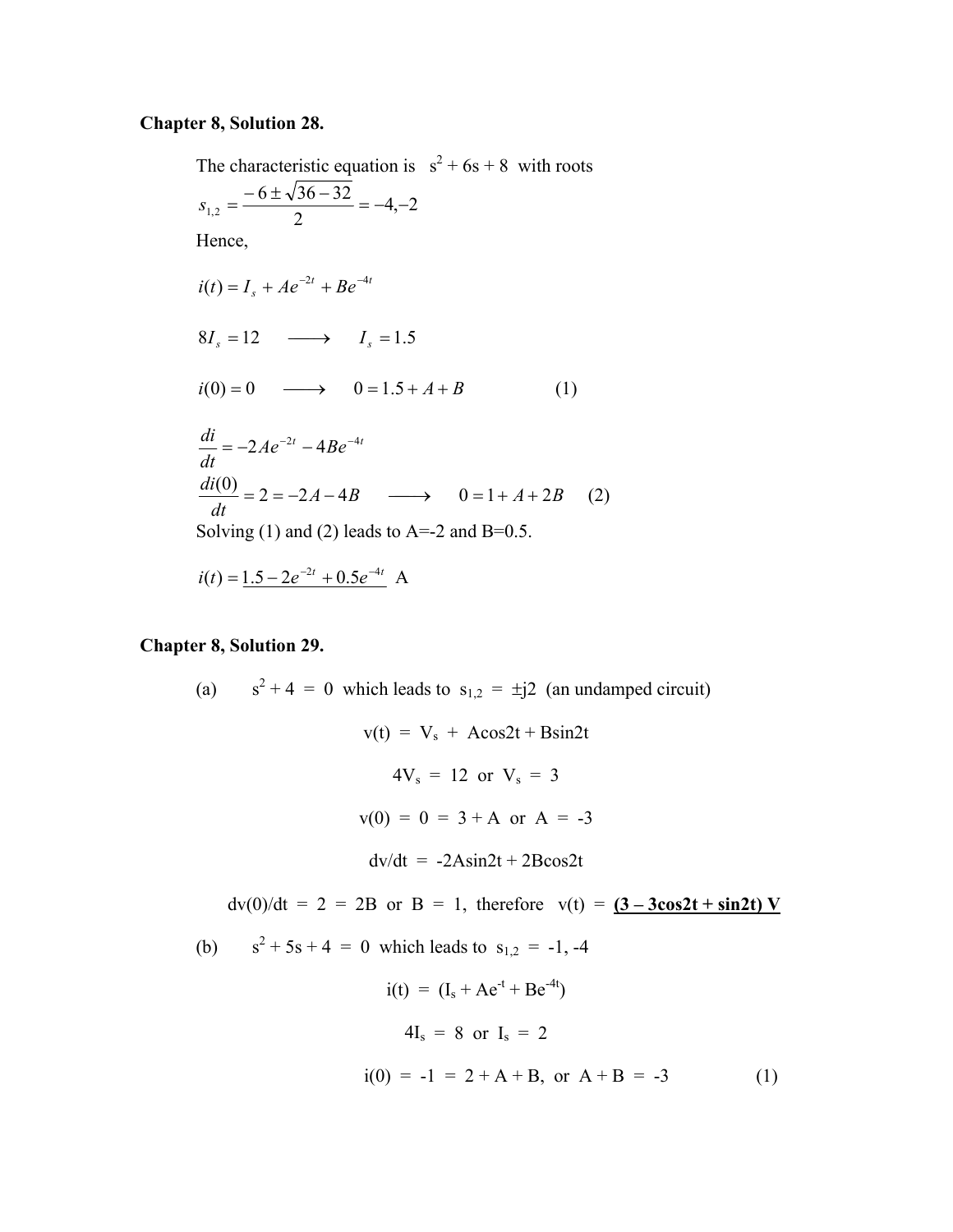$$
di/dt = -Ae^{-t} - 4Be^{-4t}
$$
  
\n
$$
di(0)/dt = 0 = -A - 4B, \text{ or } B = -A/4
$$
  
\nFrom (1) and (2) we get A = -4 and B = 1  
\n
$$
i(t) = (2 - 4e^{-t} + e^{-4t})A
$$
  
\n(c) 
$$
s^2 + 2s + 1 = 0, s_{1,2} = -1, -1
$$
  
\n
$$
v(t) = [V_s + (A + Bt)e^{-t}], V_s = 3.
$$
  
\n
$$
v(0) = 5 = 3 + A \text{ or } A = 2
$$
  
\n
$$
dv/dt = [-(A + Bt)e^{-t}] + [Be^{-t}]
$$
  
\n
$$
dv(0)/dt = -A + B = 1 \text{ or } B = 2 + 1 = 3
$$
  
\n
$$
v(t) = [3 + (2 + 3t)e^{-t}]V
$$

**Chapter 8, Solution 30.**

2  $\omega^2$ 2  $s_1 = -500 = -\alpha + \sqrt{{\alpha^2} - {\omega_o}^2}$ ,  $s_2 = -800 = -\alpha - \sqrt{{\alpha^2} - {\omega_o}^2}$ *L*  $s_1 + s_2 = -1300 = -2\alpha \longrightarrow \alpha = 650 = \frac{R}{2R}$ 

Hence,

$$
L = \frac{R}{2\alpha} = \frac{200}{2x650} = 153.8 \text{ mH}
$$
  

$$
s_1 - s_2 = 300 = 2\sqrt{\alpha^2 - {\omega_o}^2} \longrightarrow {\omega_o = 623.45} = \frac{1}{\sqrt{LC}}
$$
  

$$
C = \frac{1}{(632.45)^2 L} = 16.25 \mu\text{F}
$$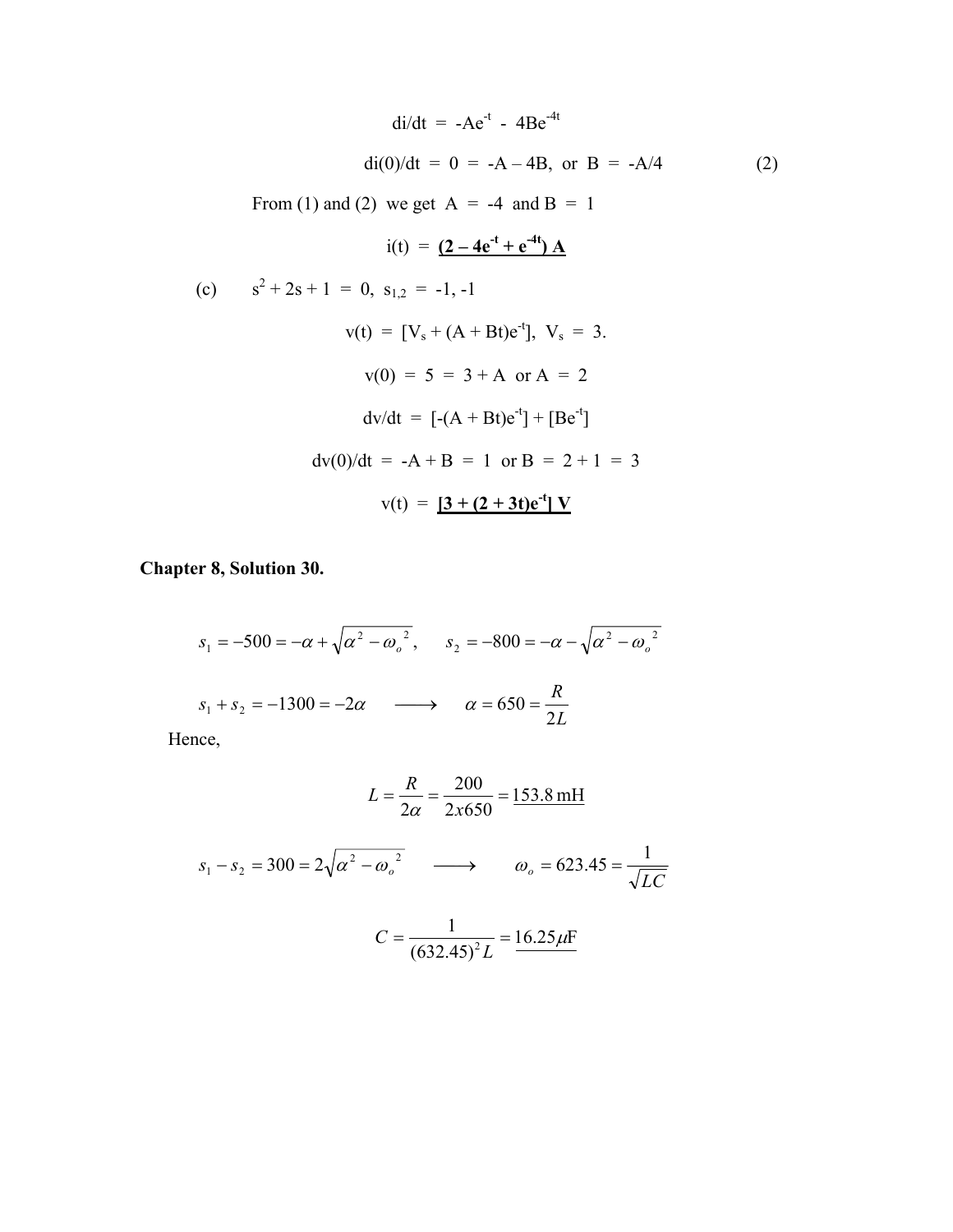#### **Chapter 8, Solution 31.**

For  $t = 0$ -, we have the equivalent circuit in Figure (a). For  $t = 0$ +, the equivalent circuit is shown in Figure (b). By KVL,

$$
v(0+) = v(0-) = 40, i(0+) = i(0-) = 1
$$

By KCL,  $2 = i(0+) + i_1 = 1 + i_1$  which leads to  $i_1 = 1$ . By KVL,  $-v_L + 40i_1 + v(0+)$  $= 0$  which leads to  $v_L(0+) = 40x1 + 40 = 80$ 

$$
v_{L}(0+) = 80 V, \quad v_{C}(0+) = 40 V
$$



#### **Chapter 8, Solution 32.**

For  $t = 0$ -, the equivalent circuit is shown below.



For  $t > 0$ , we have a series RLC circuit with a step input.

 $\alpha = R/(2L) = 6/2 = 3$ ,  $\omega_0 = 1/\sqrt{LC} = 1/\sqrt{0.04}$  $s = -3 \pm \sqrt{9 - 25} = -3 \pm i4$ Thus,  $v(t) = V_f + [(A\cos 4t + B\sin 4t)e^{-3t}]$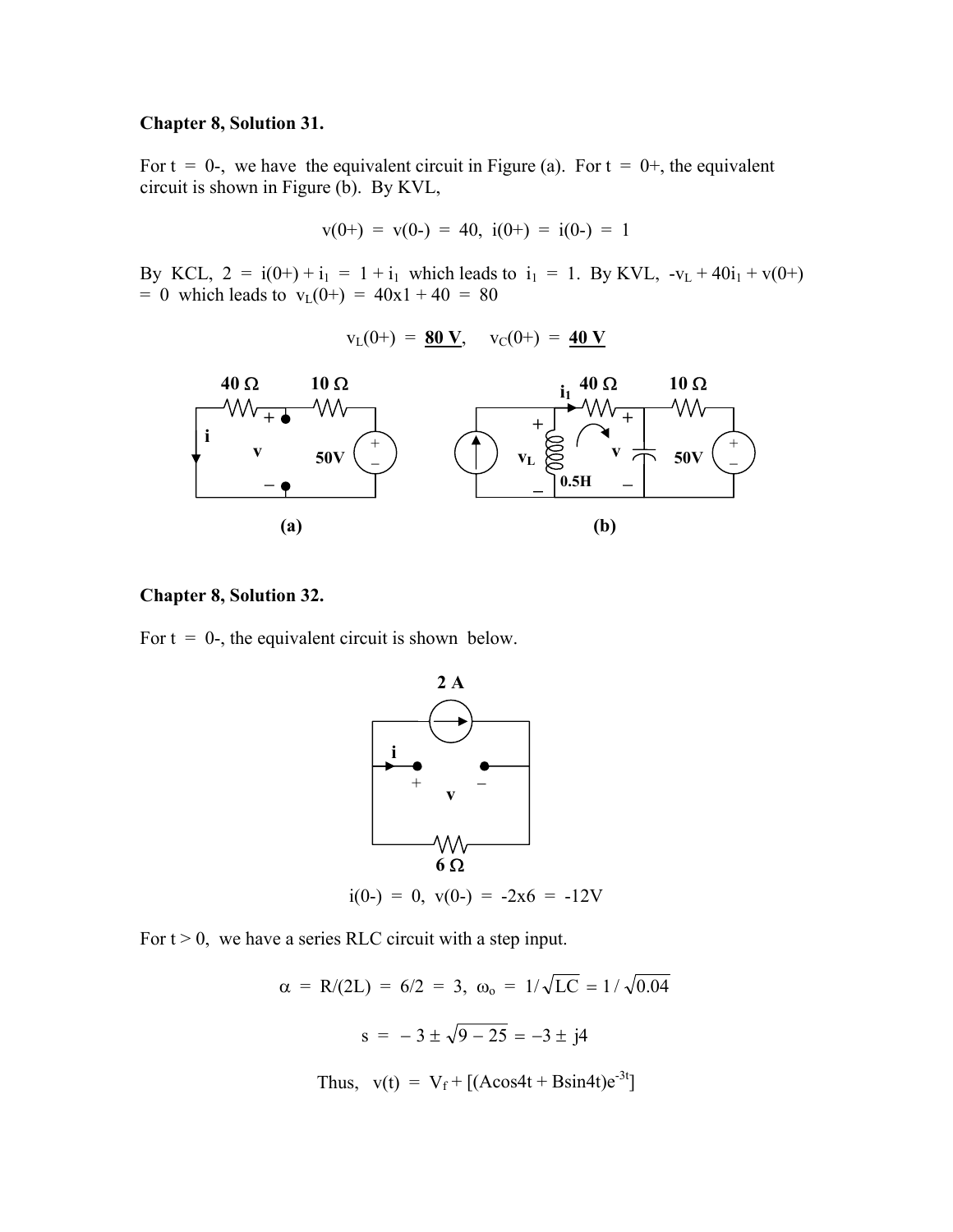where  $V_f$  = final capacitor voltage = 50 V  $v(t) = 50 + [(A\cos 4t + B\sin 4t)e^{-3t}]$  $v(0) = -12 = 50 + A$  which gives A = -62  $i(0) = 0 = Cdv(0)/dt$  $dv/dt = [-3(A\cos 4t + B\sin 4t)e^{-3t}] + [4(-A\sin 4t + B\cos 4t)e^{-3t}]$  $0 = dv(0)/dt = -3A + 4B$  or  $B = (3/4)A = -46.5$  $v(t) = \frac{50 + [(-62 \cos 4t - 46.5 \sin 4t)e^{-3t}]}{V}$ 

#### **Chapter 8, Solution 33.**

We may transform the current sources to voltage sources. For  $t = 0$ , the equivalent circuit is shown in Figure (a).



 $i(0) = 30/15 = 2$  A,  $v(0) = 5x30/15 = 10$  V

For  $t > 0$ , we have a series RLC circuit.

$$
\alpha = R/(2L) = 5/2 = 2.5
$$

 $\omega_0 = 1 / \sqrt{LC} = 1 / \sqrt{4} = 0.25$ , clearly  $\alpha > \omega_0$  (overdamped response)

$$
s_{1,2} = -\alpha \pm \sqrt{\alpha^2 - \omega_o^2} = -2.5 \pm \sqrt{6.25 - 0.25} = -4.95, -0.05
$$
  

$$
v(t) = V_s + [A_1 e^{-4.95t} + A_2 e^{-0.05t}], v = 20.
$$
  

$$
v(0) = 10 = 20 + A_1 + A_2
$$
 (1)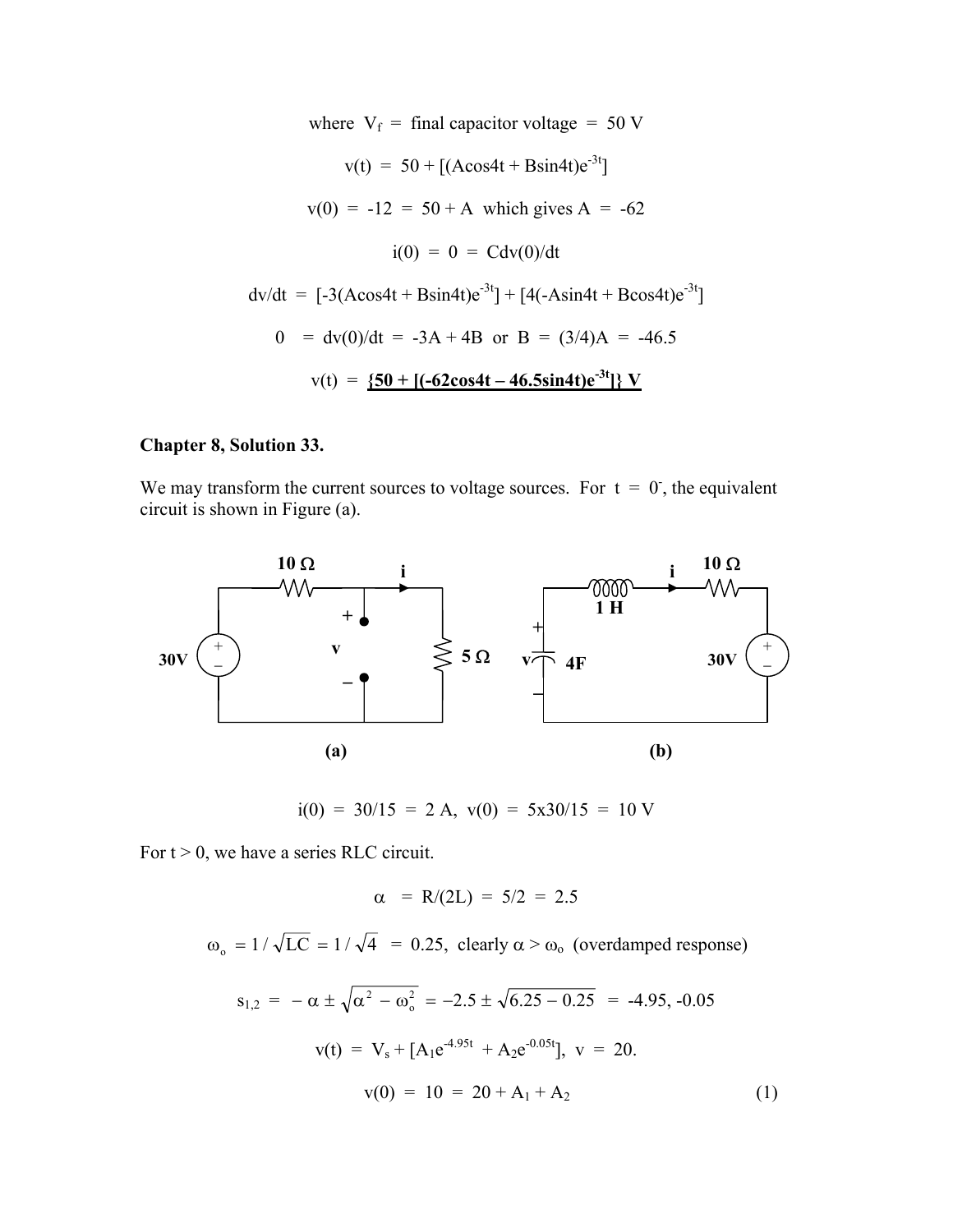$$
i(0) = \text{Cdv}(0)/dt \text{ or } \text{dv}(0)/dt = 2/4 = 1/2
$$
  
Hence,  

$$
\frac{1}{2} = -4.95A_1 - 0.05A_2
$$

$$
A_1 = 0, A_2 = -10.
$$

$$
v(t) = \frac{\{20 - 10e^{-0.05t}\} \text{ V}}{}
$$

#### **Chapter 8, Solution 34.**

Before  $t = 0$ , the capacitor acts like an open circuit while the inductor behaves like a short circuit.

$$
i(0) = 0, v(0) = 20 V
$$

For  $t > 0$ , the LC circuit is disconnected from the voltage source as shown below.



This is a lossless, source-free, series RLC circuit.

$$
\alpha = R/(2L) = 0, \omega_0 = 1/\sqrt{LC} = 1/\sqrt{\frac{1}{16} + \frac{1}{4}} = 8, s = \pm j8
$$

Since  $\alpha$  is less than  $\omega_0$ , we have an underdamped response. Therefore,

$$
i(t) = A_1 \cos 8t + A_2 \sin 8t
$$
 where  $i(0) = 0 = A_1$ 

$$
di(0)/dt = (1/L)vL(0) = -(1/L)v(0) = -4x20 = -80
$$

However,  $di/dt = 8A_2\cos 8t$ , thus,  $di(0)/dt = -80 = 8A_2$  which leads to  $A_2 = -10$ 

Now we have  $i(t) = -10\sin 8t A$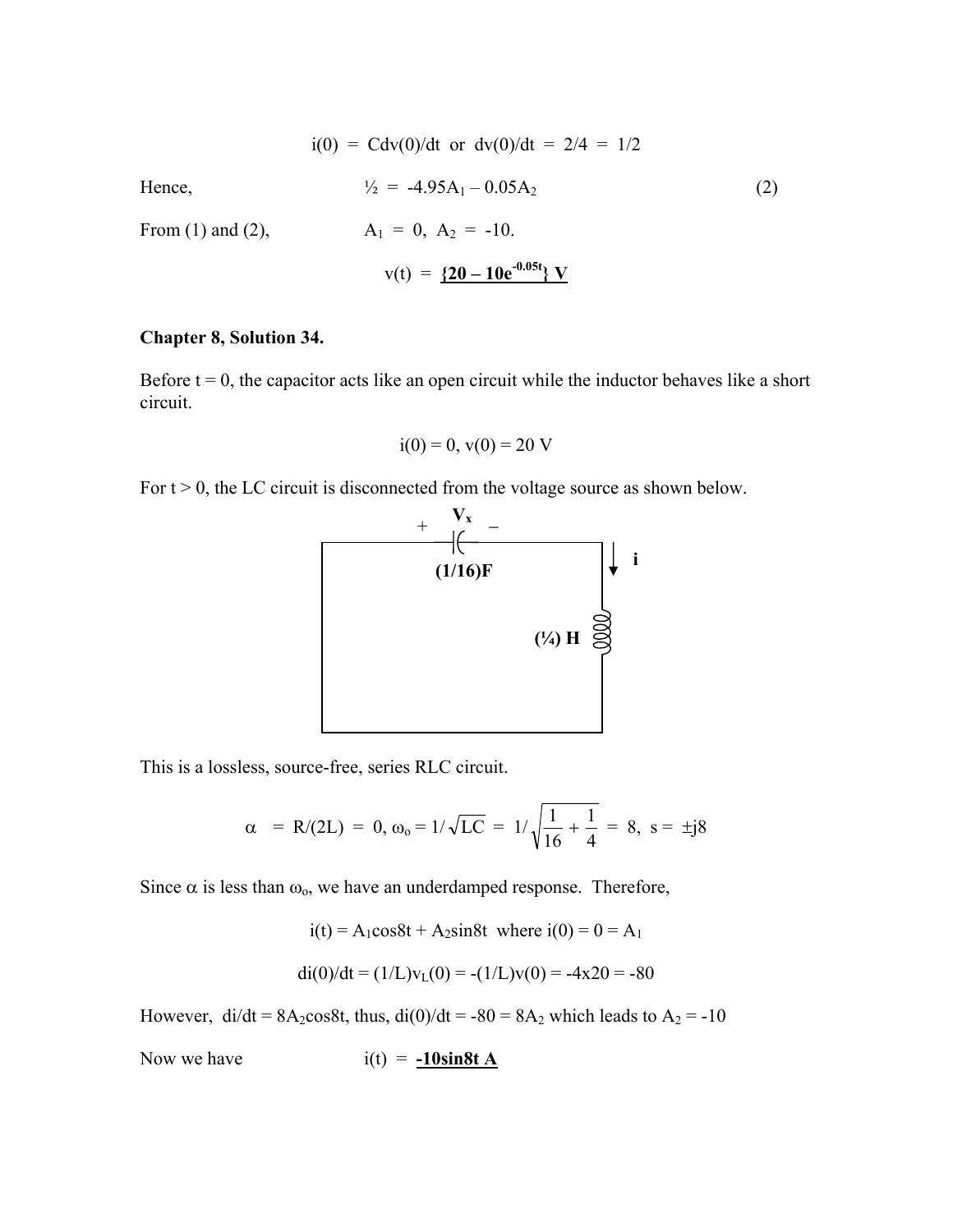## **Chapter 8, Solution 35.**

At t = 0-, 
$$
i_L(0) = 0
$$
,  $v(0) = v_C(0) = 8$  V

For  $t > 0$ , we have a series RLC circuit with a step input.

$$
\alpha = R/(2L) = 2/2 = 1, \omega_0 = 1/\sqrt{LC} = 1/\sqrt{1/5} = \sqrt{5}
$$
  
\n
$$
s_{1,2} = -\alpha \pm \sqrt{\alpha^2 - \omega_0^2} = -1 \pm j2
$$
  
\n
$$
v(t) = V_s + [(\text{Acos}2t + \text{Bsin}2t)e^{-t}], \quad V_s = 12.
$$
  
\n
$$
v(0) = 8 = 12 + A \text{ or } A = -4, \quad i(0) = Cdv(0)/dt = 0.
$$
  
\nBut  $dv/dt = [-(\text{Acos}2t + \text{Bsin}2t)e^{-t}] + [2(-\text{Asin}2t + \text{Bcos}2t)e^{-t}]$   
\n
$$
0 = dv(0)/dt = -A + 2B \text{ or } 2B = A = -4 \text{ and } B = -2
$$
  
\n
$$
v(t) = \frac{\{12 - (4\text{cos}2t + 2\text{sin}2t)e^{-t}V\}}{1 - 2\text{cos}2t}.
$$

### **Chapter 8, Solution 36.**

For  $t = 0$ -,  $3u(t) = 0$ . Thus,  $i(0) = 0$ , and  $v(0) = 20$  V. For  $t > 0$ , we have the series RLC circuit shown below.

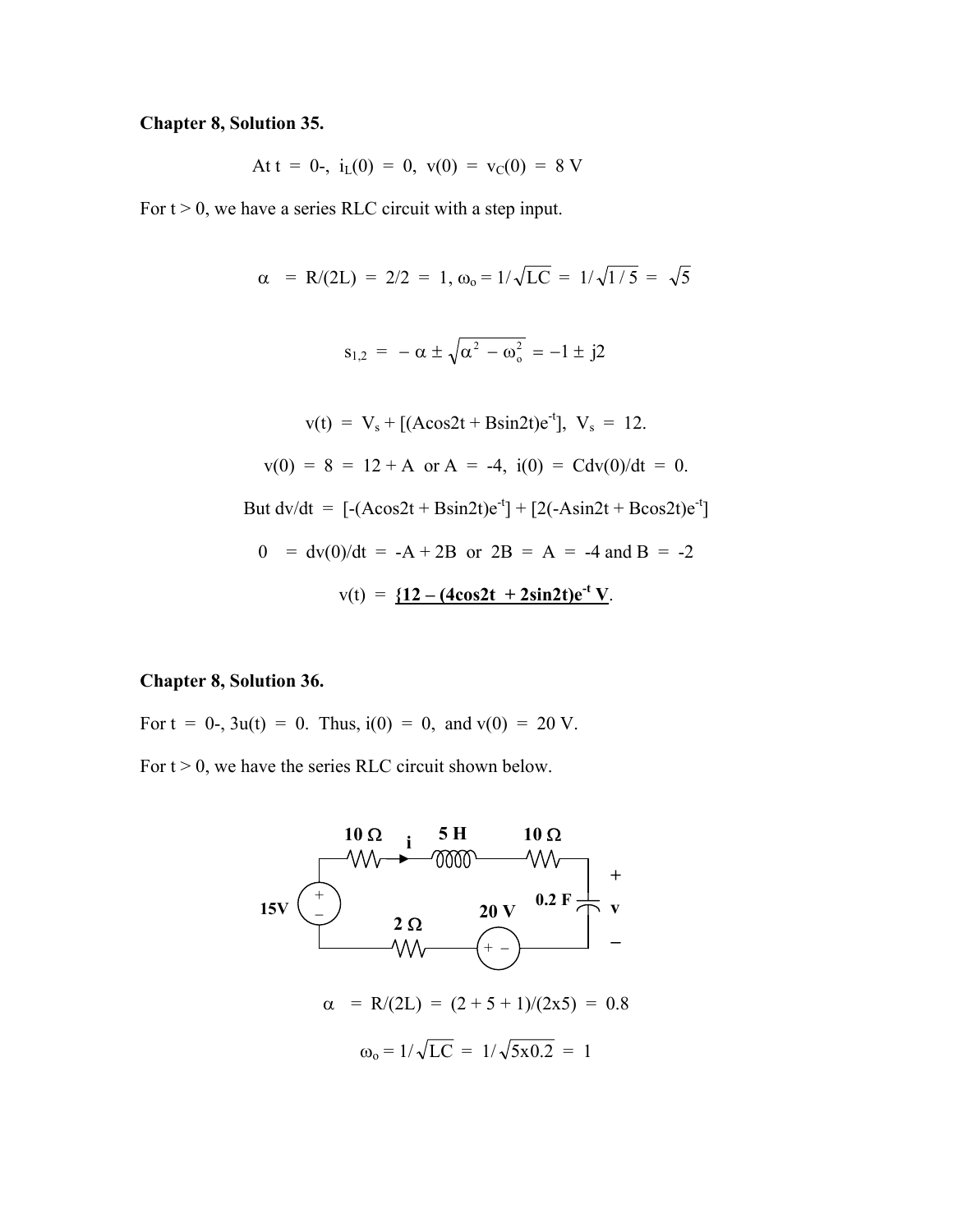$$
s_{1,2} = -\alpha \pm \sqrt{\alpha^2 - \omega_o^2} = -0.8 \pm j0.6
$$
  

$$
v(t) = V_s + [(A\cos 0.6t + B\sin 0.6t)e^{0.8t}]
$$
  

$$
V_s = 15 + 20 = 35V \text{ and } v(0) = 20 = 35 + A \text{ or } A = -15
$$
  

$$
i(0) = Cdv(0)/dt = 0
$$
  
But 
$$
dv/dt = [-0.8(A\cos 0.6t + B\sin 0.6t)e^{-0.8t}] + [0.6(-A\sin 0.6t + B\cos 0.6t)e^{-0.8t}]
$$

$$
0 = dv(0)/dt = -0.8A + 0.6B
$$
 which leads to B = 0.8x(-15)/0.6 = -20

$$
v(t) = \frac{35 - [(15\cos 0.6t + 20\sin 0.6t)e^{-0.8t}] \, V}{V}
$$

 $i = \text{Cdv/dt} = 0.2 \{ [0.8(15\cos 0.6t + 20\sin 0.6t)e^{-0.8t}] + [0.6(15\sin 0.6t - 20\cos 0.6t)e^{-0.8t}] \}$ 

$$
i(t) =
$$
 [ (5sin0.6t) e<sup>-0.8t</sup>] A

### **Chapter 8, Solution 37.**

For  $t = 0$ -, the equivalent circuit is shown below.



$$
18i_2 - 6i_1 = 0 \text{ or } i_1 = 3i_2 \tag{1}
$$

$$
-30 + 6(i_1 - i_2) + 10 = 0 \text{ or } i_1 - i_2 = 10/3 \tag{2}
$$

From (1) and (2).  $i_1 = 5$ ,  $i_2 = 5/3$ 

$$
i(0) = i_1 = 5A
$$
  
-10-6i<sub>2</sub> + v(0) = 0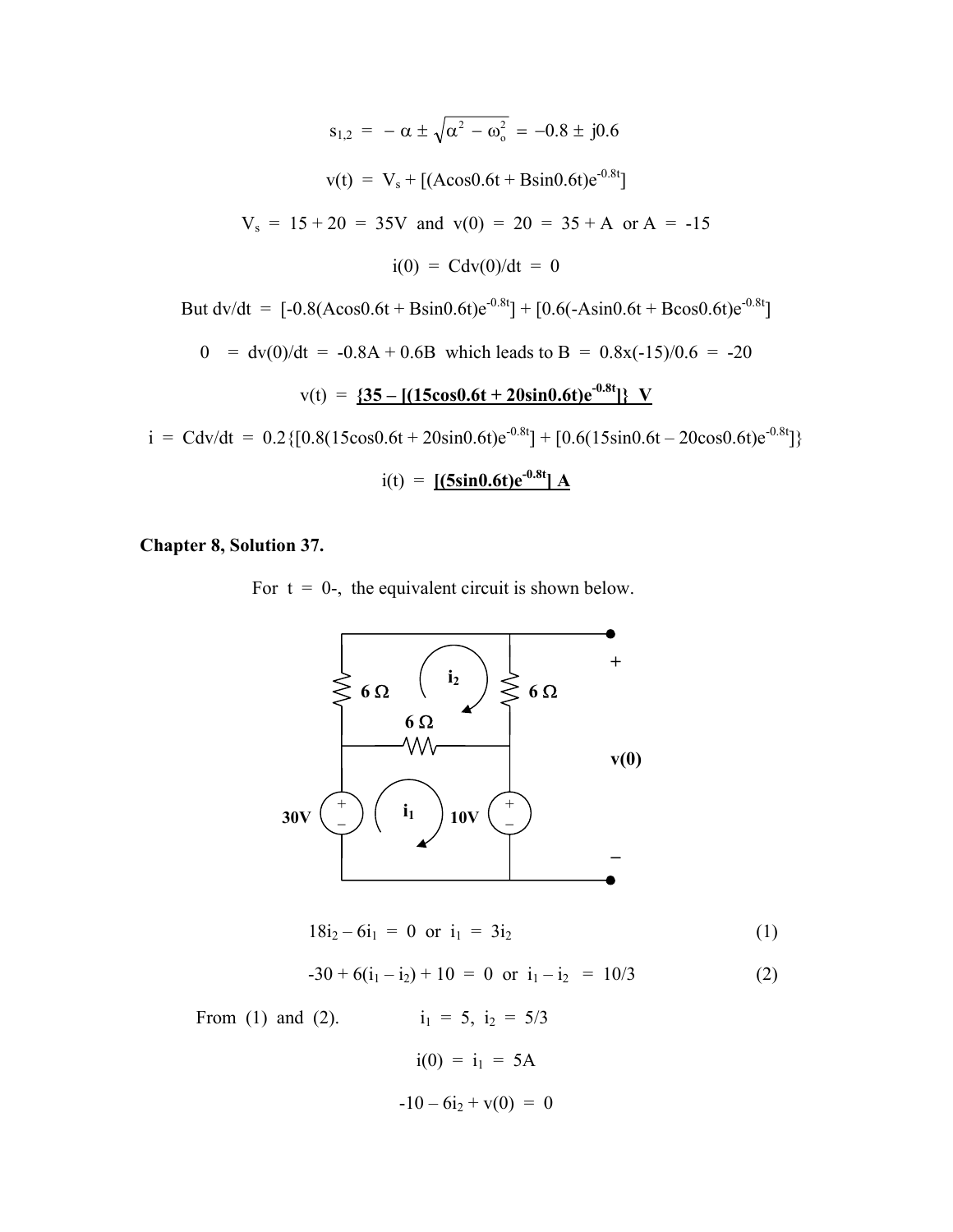$$
v(0) = 10 + 6x5/3 = 20
$$

For  $t > 0$ , we have a series RLC circuit.

$$
R = 6||12 = 4
$$
  

$$
\omega_0 = 1/\sqrt{LC} = 1/\sqrt{(1/2)(1/8)} = 4
$$
  

$$
\alpha = R/(2L) = (4)/(2x(1/2)) = 4
$$

 $\alpha = \omega_0$ , therefore the circuit is critically damped

$$
v(t) = V_s + [(A + Bt)e^{-4t}],
$$
 and  $V_s = 10$ 

$$
v(0) = 20 = 10 + A, \text{ or } A = 10
$$
  
\n
$$
i = Cdv/dt = -4C[(A + Bt)e^{-4t}] + C[(B)e^{-4t}]
$$
  
\n
$$
i(0) = 5 = C(-4A + B) \text{ which leads to } 40 = -40 + B \text{ or } B = 80
$$
  
\n
$$
i(t) = [-(1/2)(10 + 80t)e^{-4t}] + [(10)e^{-4t}]
$$

 $i(t) = [(5 - 40t)e^{-4t}] A$ 

## **Chapter 8, Solution 38.**

At  $t = 0$ , the equivalent circuit is as shown.

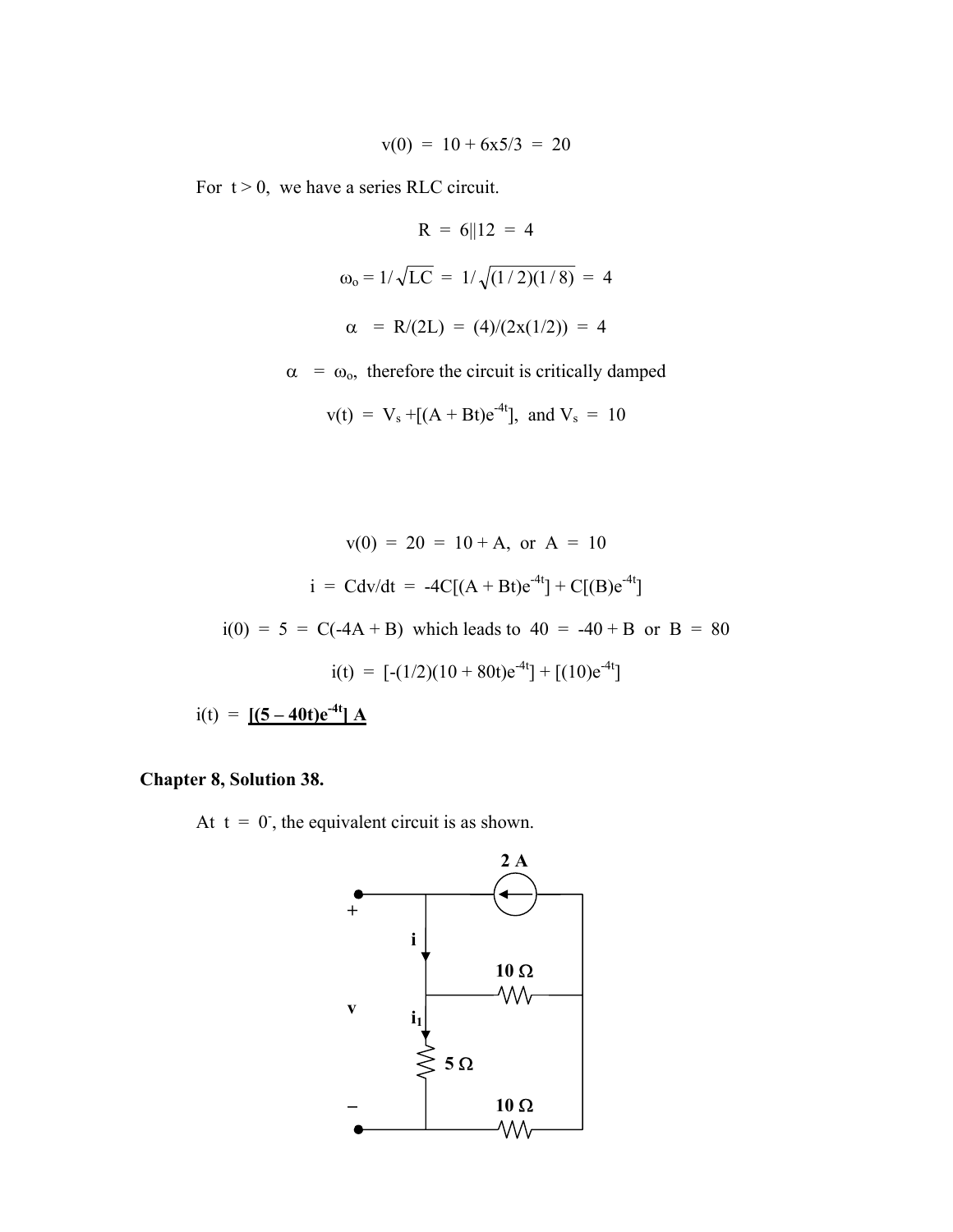$$
i(0) = 2A, \quad i_1(0) = 10(2)/(10 + 15) = 0.8 \text{ A}
$$
\n
$$
v(0) = 5i_1(0) = 4V
$$

For  $t > 0$ , we have a source-free series RLC circuit.

$$
R = 5||(10 + 10) = 4 \text{ ohms}
$$
  
\n
$$
\omega_0 = 1/\sqrt{LC} = 1/\sqrt{(1/3)(3/4)} = 2
$$
  
\n
$$
\alpha = R/(2L) = (4)/(2x(3/4)) = 8/3
$$
  
\n
$$
s_{1,2} = -\alpha \pm \sqrt{\alpha^2 - \omega_0^2} = -4.431, -0.903
$$
  
\n
$$
i(t) = [Ae^{-4.431t} + Be^{-0.903t}]
$$
  
\n
$$
i(0) = A + B = 2
$$
 (1)

$$
di(0)/dt = (1/L)[-Ri(0) + v(0)] = (4/3)(-4x^2 + 4) = -16/3 = -5.333
$$
  
Hence, -5.333 = -4.431A - 0.903B (2)

From (1) and (2),  $A = 1$  and  $B = 1$ .

 $i(t) = [e^{-4.431t} + e^{-0.903t}] A$ 

#### **Chapter 8, Solution 39.**

For  $t = 0$ , the equivalent circuit is shown in Figure (a). Where  $60u(-t) = 60$  and  $30u(t) = 0$ .



 $v(0) = (20/50)(60) = 24$  and  $i(0) = 0$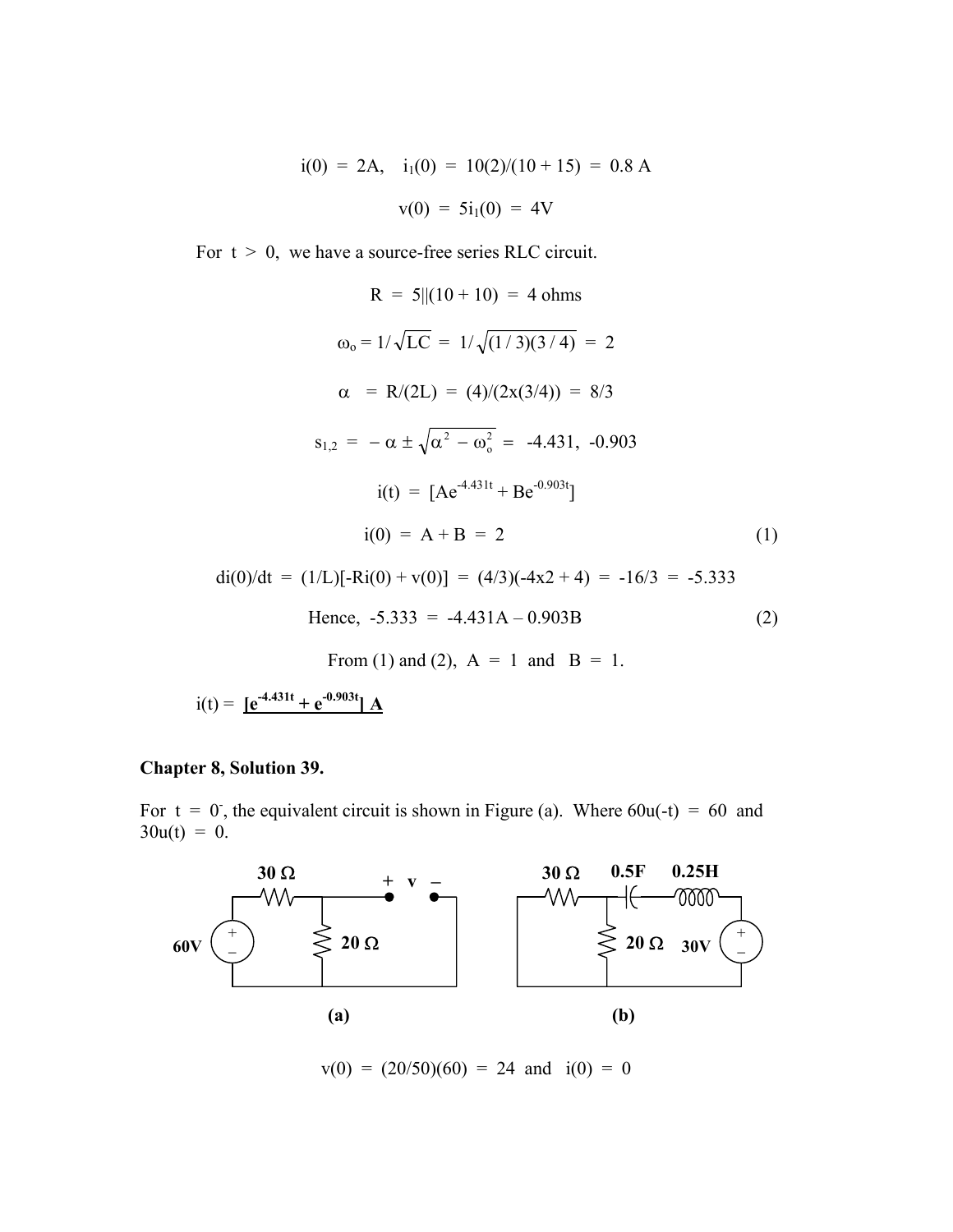For  $t > 0$ , the circuit is shown in Figure (b).

$$
R = 20||30 = 12 \text{ ohms}
$$
  

$$
\omega_0 = 1/\sqrt{LC} = 1/\sqrt{(1/2)(1/4)} = \sqrt{8}
$$
  

$$
\alpha = R/(2L) = (12)/(0.5) = 24
$$

Since  $\alpha > \omega_0$ , we have an overdamped response.

Thus,  
\n
$$
s_{1,2} = -\alpha \pm \sqrt{\alpha^2 - \omega_o^2} = -47.833, -0.167
$$
\nThus,  
\n
$$
v(t) = V_s + [Ae^{47.833t} + Be^{-0.167t}], V_s = 30
$$
\n
$$
v(0) = 24 = 30 + A + B \text{ or } -6 = A + B
$$
\n
$$
i(0) = Cdv(0)/dt = 0
$$
\nBut,  
\n
$$
dv(0)/dt = -47.833A - 0.167B = 0
$$
\n
$$
B = -286.43A
$$
\n(2)  
\nFrom (1) and (2),  $A = 0.021$  and  $B = -6.021$   
\n
$$
v(t) = \frac{30 + [0.021e^{47.833t} - 6.021e^{-0.167t}]V}{\sqrt{1 + 675t}}
$$

**Chapter 8, Solution 40.** 

At 
$$
t = 0
$$
-,  $v_C(0) = 0$  and  $i_L(0) = i(0) = (6/(6+2))4 = 3A$ 

For  $t > 0$ , we have a series RLC circuit with a step input as shown below.

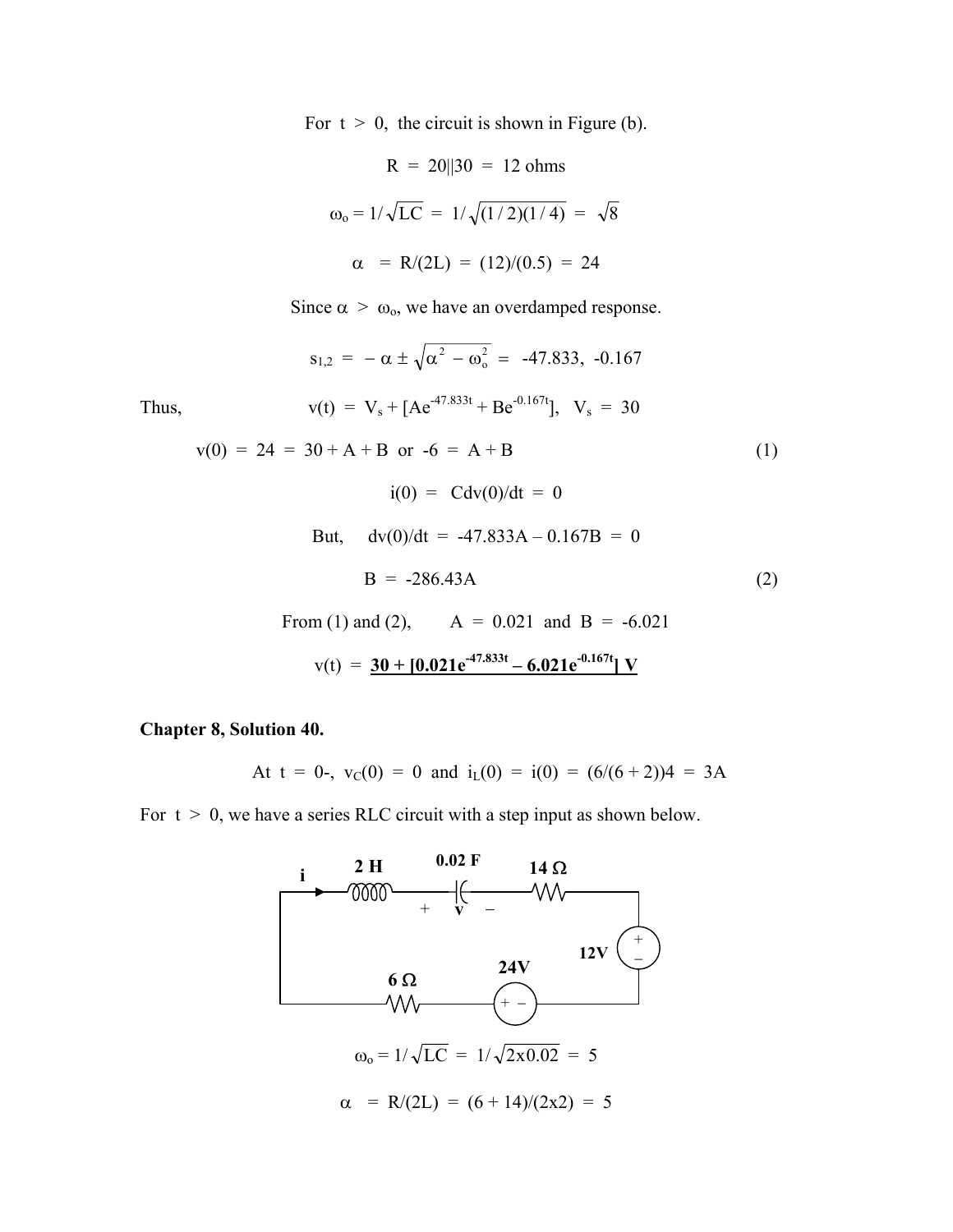Since  $\alpha = \omega_0$ , we have a critically damped response.

$$
v(t) = V_s + [(A + Bt)e^{-5t}], \quad V_s = 24 - 12 = 12V
$$

$$
v(0) = 0 = 12 + A \text{ or } A = -12
$$

$$
i = Cdv/dt = C\{[Be^{-5t}] + [-5(A + Bt)e^{-5t}]\}
$$

$$
i(0) = 3 = C[-5A + B] = 0.02[60 + B] \text{ or } B = 90
$$
Thus,  $i(t) = 0.02\{[90e^{-5t}] + [-5(-12 + 90t)e^{-5t}]\}$ 
$$
i(t) = \frac{\{(3 - 9t)e^{-5t}\} A}{2\pi}
$$

#### **Chapter 8, Solution 41.**

At  $t = 0$ -, the switch is open.  $i(0) = 0$ , and  $v(0) = 5x100/(20 + 5 + 5) = 50/3$ 

For  $t > 0$ , we have a series RLC circuit shown in Figure (a). After source transformation, it becomes that shown in Figure (b).

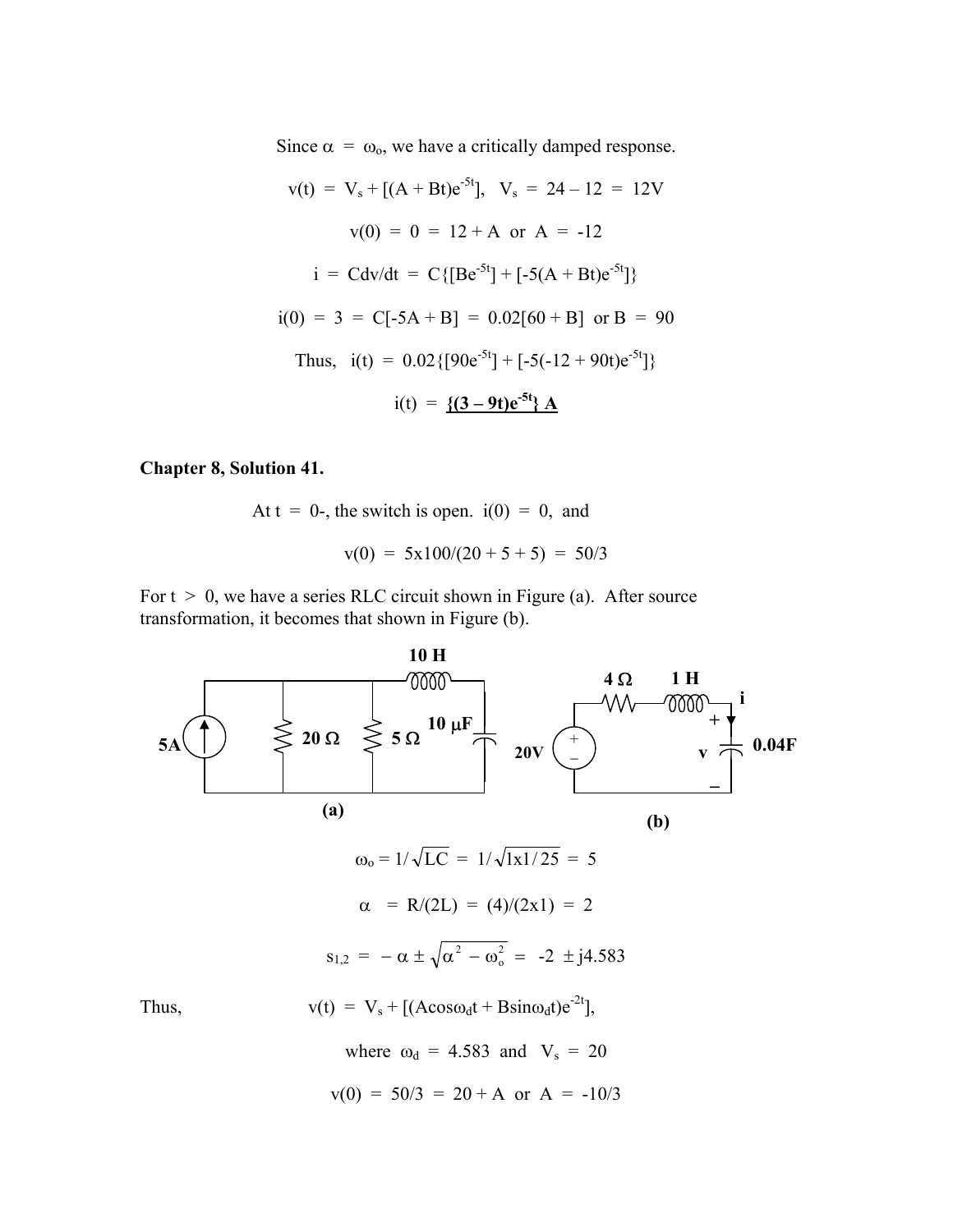$i(t) = Cdv/dt = C(-2) \left[ (Acos\omega_d t + Bsin\omega_d t)e^{-2t} \right] + C\omega_d [(-Asin\omega_d t + Bcos\omega_d t)e^{-2t}]$ 

$$
i(0) = 0 = -2A + \omega_d B
$$
  
\n
$$
B = 2A/\omega_d = -20/(3x4.583) = -1.455
$$
  
\n
$$
i(t) = C\{[(0\cos\omega_d t + (-2B - \omega_d A)\sin\omega_d t)]e^{-2t}\}
$$
  
\n
$$
= (1/25)\{[(2.91 + 15.2767)\sin\omega_d t)]e^{-2t}\}
$$
  
\n
$$
i(t) = \{\underline{0.7275\sin(4.583t)e^{-2t}}\}\text{ A}
$$

### **Chapter 8, Solution 42.**

For  $t = 0$ -, we have the equivalent circuit as shown in Figure (a).

 $i(0) = i(0) = 0$ , and  $v(0) = 4 - 12 = -8V$ 



For  $t > 0$ , the circuit becomes that shown in Figure (b) after source transformation.

$$
\omega_0 = 1/\sqrt{LC} = 1/\sqrt{1x1/25} = 5
$$
  
\n
$$
\alpha = R/(2L) = (6)/(2) = 3
$$
  
\n
$$
s_{1,2} = -\alpha \pm \sqrt{\alpha^2 - \omega_0^2} = -3 \pm j4
$$
  
\nThus,  
\n
$$
v(t) = V_s + [(\text{Acos4t} + \text{Bsin4t})e^{-3t}], \quad V_s = -12
$$
  
\n
$$
v(0) = -8 = -12 + A \text{ or } A = 4
$$

 $i = \text{Cdv/dt}$ , or  $i/C = \frac{dv}{dt} = [-3(A\cos 4t + B\sin 4t)e^{-3t}] + [4(-A\sin 4t + B\cos 4t)e^{-3t}]$ 

$$
i(0) = -3A + 4B \text{ or } B = 3
$$
  

$$
v(t) = \{-12 + [4\cos 4t + 3\sin 4t)e^{-3t}]\} A
$$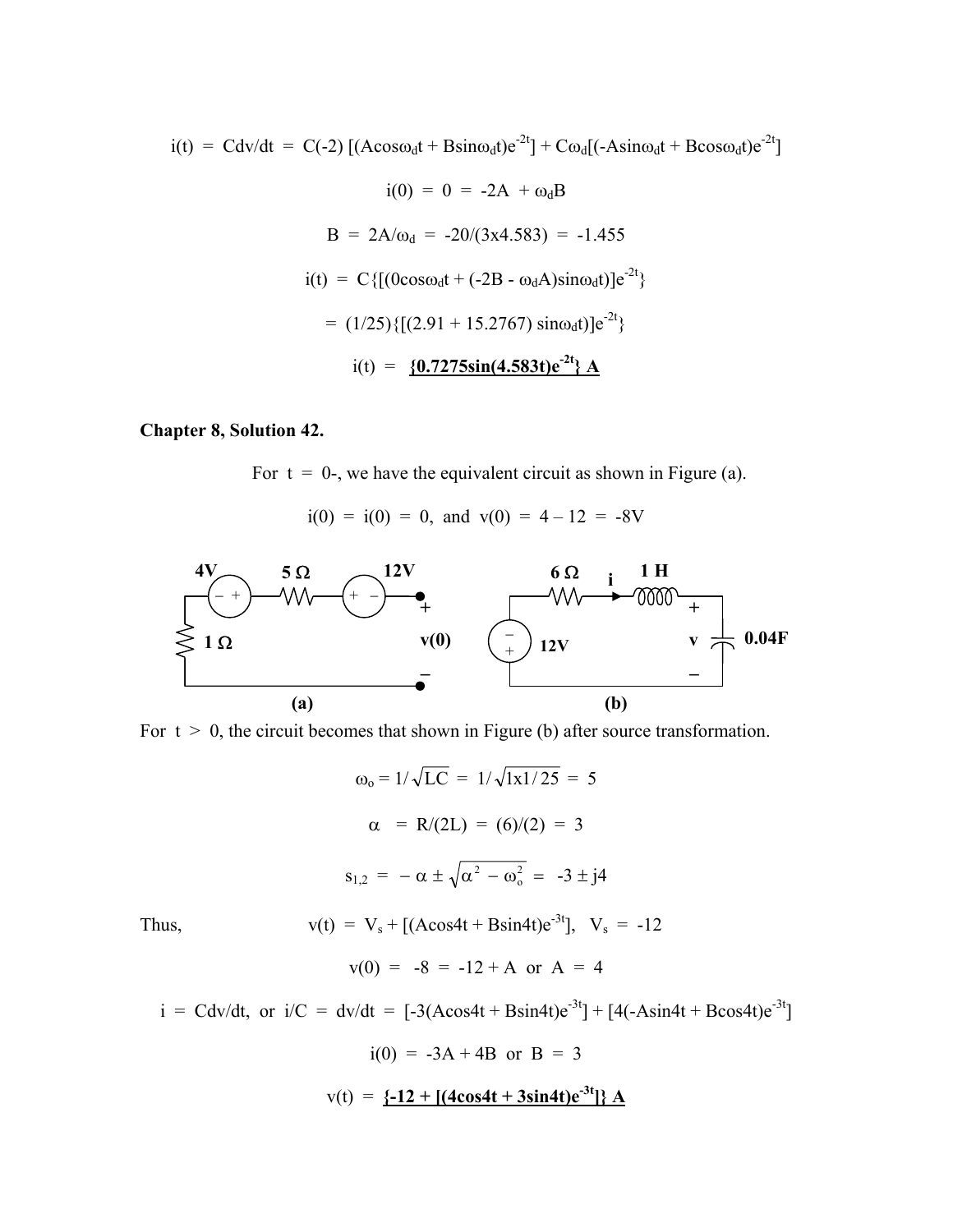## **Chapter 8, Solution 43.**

For  $t>0$ , we have a source-free series RLC circuit.

$$
\alpha = \frac{R}{2L} \longrightarrow R = 2\alpha L = 2x8x0.5 = \underline{8\Omega}
$$
  
\n
$$
\omega_a = \sqrt{\omega_o^2 - \alpha^2} = 30 \longrightarrow \omega_o = \sqrt{900 - 64} = \sqrt{836}
$$
  
\n
$$
\omega_o = \frac{1}{\sqrt{LC}} \longrightarrow C = \frac{1}{\omega^2 {}_o L} = \frac{1}{836x0.5} = \frac{2.392 \text{ mF}}{}
$$

**Chapter 8, Solution 44.** 

$$
\alpha = \frac{R}{2L} = \frac{1000}{2x1} = 500, \qquad \omega_o = \frac{1}{\sqrt{LC}} = \frac{1}{\sqrt{100x10^{-9}}} = 10^4
$$

 $\omega_0 > \alpha \longrightarrow$  **underdamped.** 

**Chapter 8, Solution 45.** 

$$
\omega_0 = 1/\sqrt{LC} = 1/\sqrt{1 \times 0.5} = \sqrt{2}
$$
  
\n $\alpha = R/(2L) = (1)/(2 \times 2 \times 0.5) = 0.5$ 

Since  $\alpha < \omega_0$ , we have an underdamped response.

Thus,  
\n
$$
s_{1,2} = -\alpha \pm \sqrt{\alpha^2 - \omega_o^2} = -0.5 \pm j1.323
$$
\n
$$
i(t) = I_s + [(\text{Acos}1.323t + \text{Bsin}1.323t)e^{-0.5t}], \quad I_s = 4
$$
\n
$$
i(0) = 1 = 4 + A \text{ or } A = -3
$$
\n
$$
v = v_C = v_L = \text{Ldi}(0)/dt = 0
$$

 $di/dt = [1.323(-Asin1.323t + Bcos1.323t)e^{-0.5t}] + [-0.5(Acos1.323t + Bsin1.323t)e^{-0.5t}]$ 

$$
di(0)/dt = 0 = 1.323B - 0.5A
$$
 or  $B = 0.5(-3)/1.323 = -1.134$ 

Thus, 
$$
i(t) = \frac{4 - [(3\cos 1.323t + 1.134\sin 1.323t)e^{-0.5t}]}{A}
$$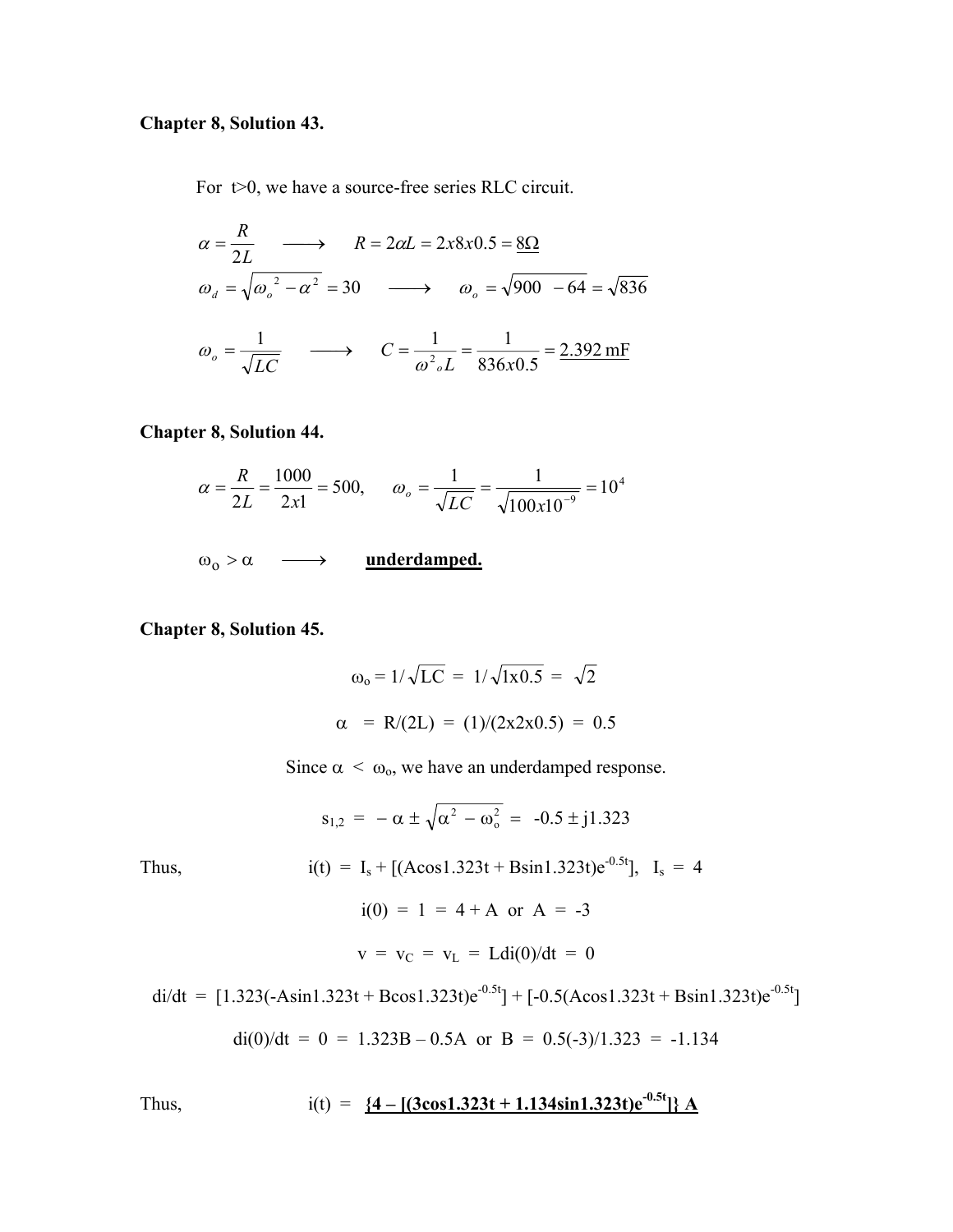### **Chapter 8, Solution 46.**

For  $t = 0$ -,  $u(t) = 0$ , so that  $v(0) = 0$  and  $i(0) = 0$ .

For  $t > 0$ , we have a parallel RLC circuit with a step input, as shown below.



Since  $\alpha < \omega_0$ , we have an underdamped response.

$$
s_{1,2} = -\alpha \pm \sqrt{\alpha^2 - \omega_o^2} \approx -50 \pm j5{,}000
$$

Thus,  
\n
$$
i(t) = I_s + [(A\cos 5,000t + B\sin 5,000t)e^{-50t}], I_s = 6mA
$$
  
\n $i(0) = 0 = 6 + A \text{ or } A = -6mA$   
\n $v(0) = 0 = Ldi(0)/dt$ 

$$
\text{di/dt} = [5,000(-\text{Asin5},000t + \text{Bcos5},000t)e^{-50t}] + [-50(\text{Acos5},000t + \text{Bsin5},000t)e^{-50t}]
$$
  

$$
\text{di}(0)/\text{dt} = 0 = 5,000B - 50A \text{ or } B = 0.01(-6) = -0.06 \text{mA}
$$

Thus, 
$$
i(t) = \frac{6 - [(6\cos 5, 000t + 0.06\sin 5, 000t)e^{-50t}]}{mA}
$$

**Chapter 8, Solution 47.** 

At 
$$
t = 0
$$
-, we obtain,  $i_L(0) = 3x5/(10+5) = 1A$   
and  $v_0(0) = 0$ .

For  $t > 0$ , the 20-ohm resistor is short-circuited and we have a parallel RLC circuit with a step input.

$$
\alpha = 1/(2RC) = (1)/(2x5x0.01) = 10
$$

$$
\omega_0 = 1/\sqrt{LC} = 1/\sqrt{1x0.01} = 10
$$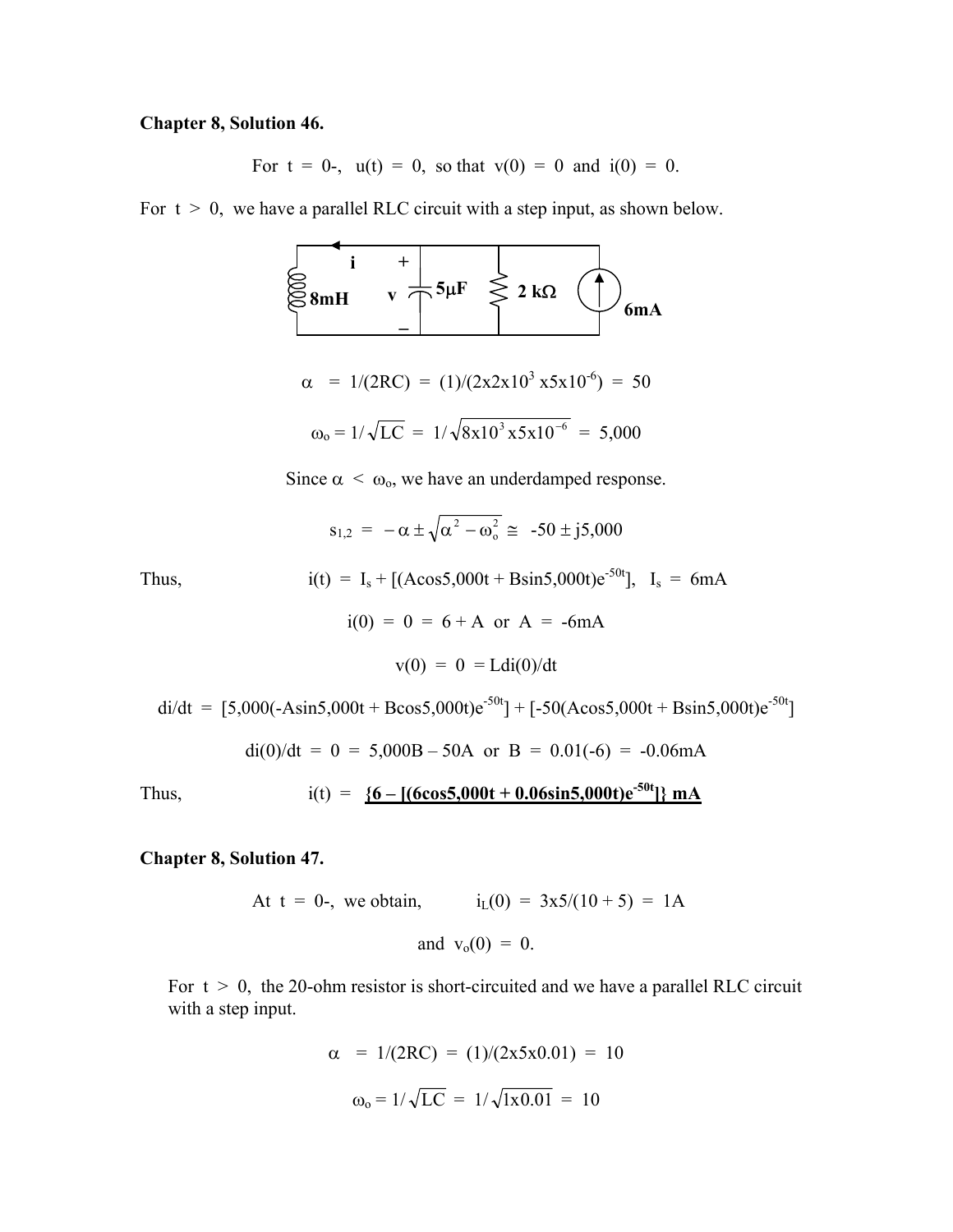Since  $\alpha = \omega_0$ , we have a critically damped response.

Thus,  
\n
$$
s_{1,2} = -10
$$
\nThus,  
\n
$$
i(t) = I_s + [(A + Bt)e^{-10t}], I_s = 3
$$
\n
$$
i(0) = 1 = 3 + A \text{ or } A = -2
$$
\n
$$
v_o = Ldi/dt = [Be^{-10t}] + [-10(A + Bt)e^{-10t}]
$$
\n
$$
v_o(0) = 0 = B - 10A \text{ or } B = -20
$$
\nThus,  $v_o(t) = (200te^{-10t}) V$ 

## **Chapter 8, Solution 48.**

For  $t = 0$ -, we obtain  $i(0) = -6/(1 + 2) = -2$  and  $v(0) = 2x1 = 2$ .

For  $t > 0$ , the voltage is short-circuited and we have a source-free parallel RLC circuit.

$$
\alpha = 1/(2RC) = (1)/(2x1x0.25) = 2
$$

$$
\omega_0 = 1/\sqrt{LC} = 1/\sqrt{1x0.25} = 2
$$

Since  $\alpha = \omega_0$ , we have a critically damped response.

$$
s_{1,2} = -2
$$

Thus,

$$
i(t) = [(A + Bt)e^{-2t}], \quad i(0) = -2 = A
$$
  
\n
$$
v = Ldi/dt = [Be^{-2t}] + [-2(-2 + Bt)e^{-2t}]
$$
  
\n
$$
v_0(0) = 2 = B + 4 \text{ or } B = -2
$$
  
\nThus,  $i(t) = [(-2 - 2t)e^{-2t}] A$   
\nand  $v(t) = [(2 + 4t)e^{-2t}] V$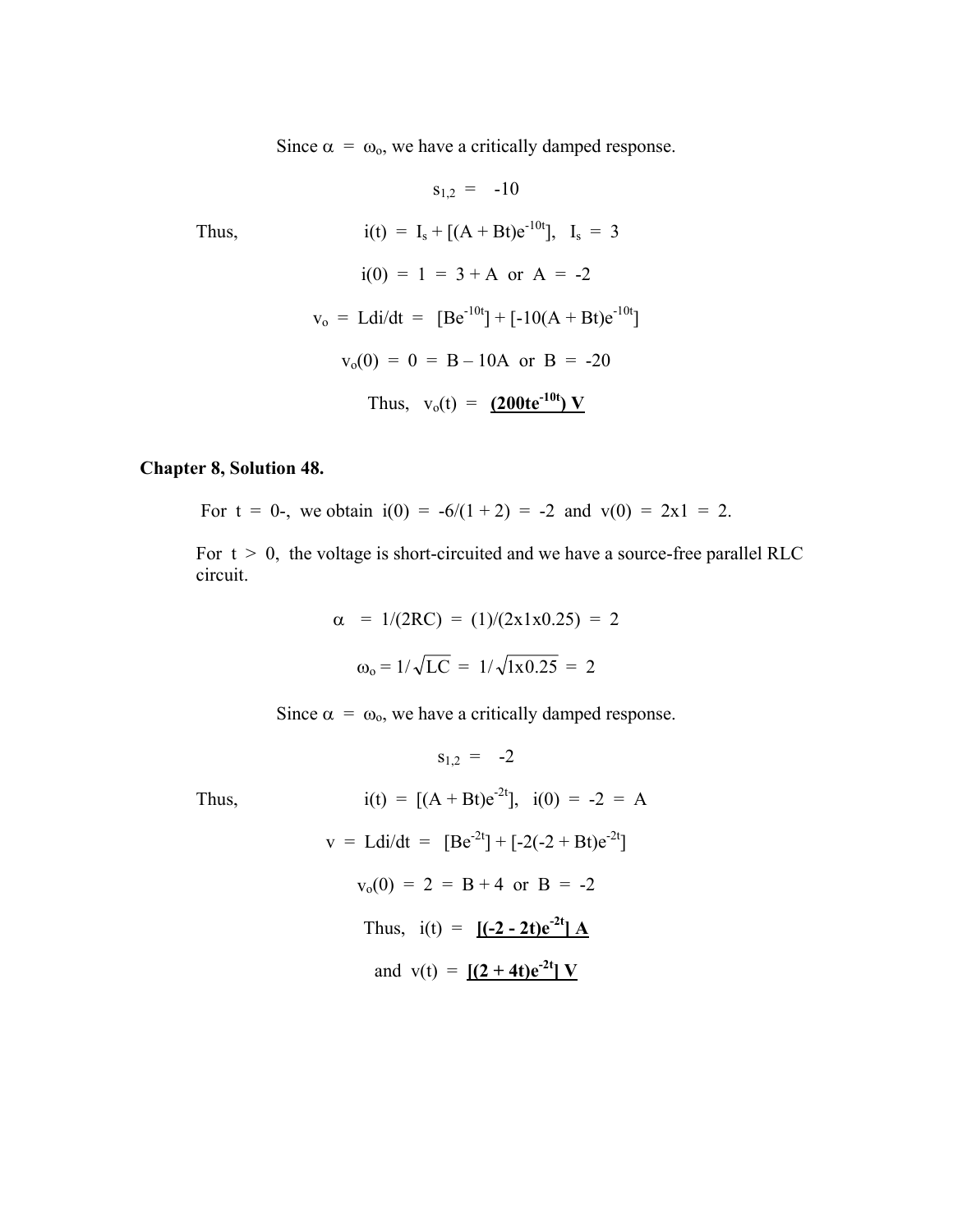### **Chapter 8, Solution 49.**

For  $t = 0$ ,  $i(0) = 3 + 12/4 = 6$  and  $v(0) = 0$ .

For  $t > 0$ , we have a parallel *RLC* circuit with a step input.

$$
\alpha = 1/(2RC) = (1)/(2x5x0.05) = 2
$$

$$
\omega_0 = 1/\sqrt{LC} = 1/\sqrt{5x0.05} = 2
$$

Since  $\alpha = \omega_0$ , we have a critically damped response.

 $s_{1,2} = -2$ 

Thus,  
\n
$$
i(t) = I_s + [(A + Bt)e^{-2t}], I_s = 3
$$
  
\n $i(0) = 6 = 3 + A \text{ or } A = 3$   
\n $v = Ldi/dt \text{ or } v/L = di/dt = [Be^{-2t}] + [-2(A + Bt)e^{-2t}]$   
\n $v(0)/L = 0 = di(0)/dt = B - 2x3 \text{ or } B = 6$ 

Thus,  $i(t) = \{3 + [(3 + 6t)e^{-2t}]\} A$ 

#### **Chapter 8, Solution 50.**

For 
$$
t = 0
$$
-,  $4u(t) = 0$ ,  $v(0) = 0$ , and  $i(0) = 30/10 = 3A$ .

For  $t > 0$ , we have a parallel RLC circuit.



Since  $\alpha > \omega_0$ , we have a overdamped response.

$$
s_{1,2} = -\alpha \pm \sqrt{\alpha^2 - \omega_o^2} = -10, -2.5
$$